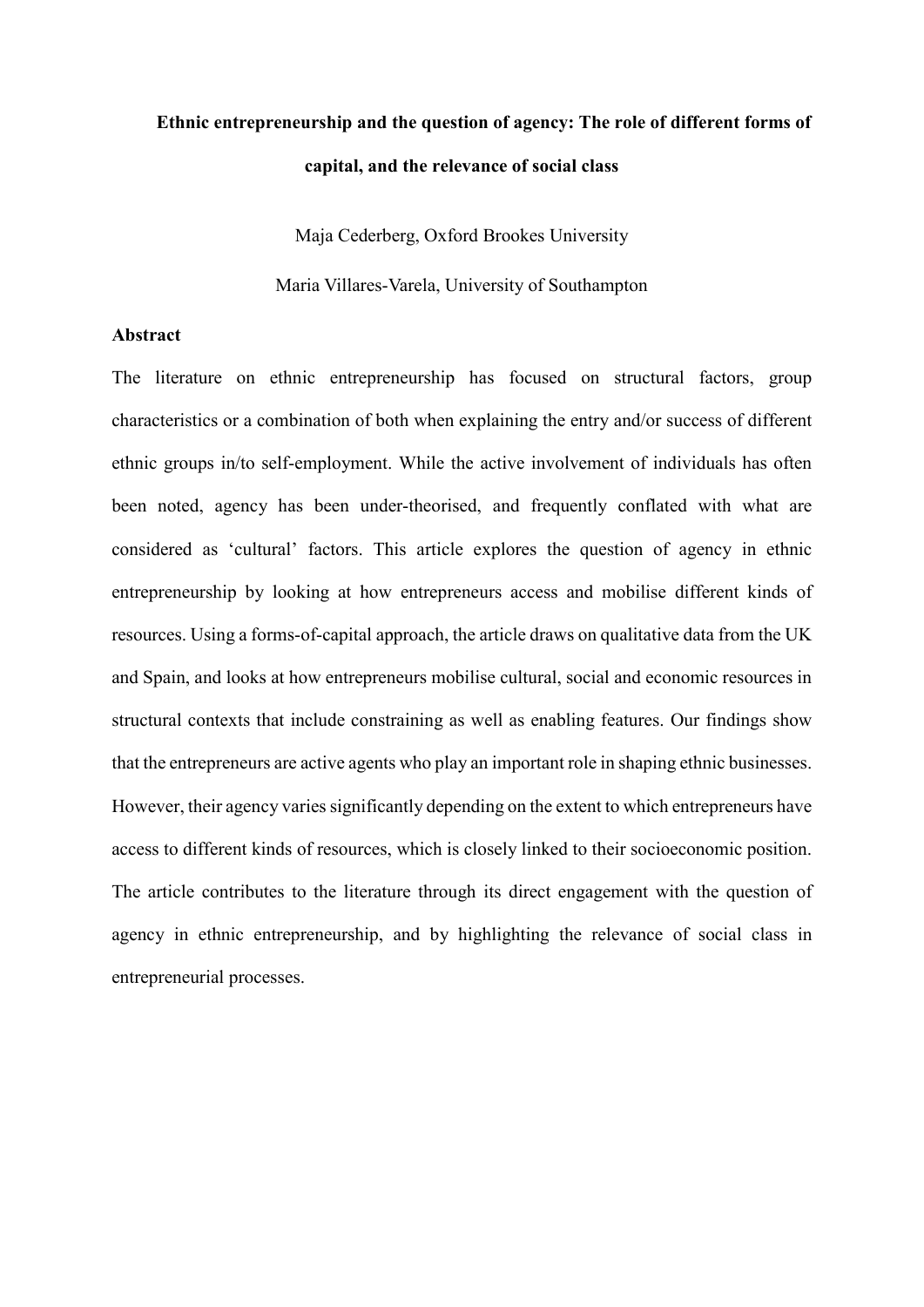#### **Introduction**

Scholarship on migration has considered entrepreneurship among migrant and ethnic minority groups as a means to achieve labour market incorporation and social mobility. The finding that different ethnic groups have different rates of business ownership, different strategies, and different success rates, have led to theoretical streams giving more weight to either structural factors or group characteristics. Yet others have integrated a focus on both sets of factors, such as the mixed embeddedness framework (Kloosterman 2000; Kloosterman et al. 2016; Wang and Warn 2017; Ram et al. 2017), which puts emphasis on the embeddedness of the supply side of entrepreneurs (social networks) and opportunity structures (state, market and regulations) (for a review see Villares-Varela et al. 2017).

Compared to accounts of structures, the question of agency, i.e. the ability of individuals to make choices and act independently, has been under-theorised (Bretell and Kristoffer 2007), which is arguably the case also in research on entrepreneurship more broadly. As noted by Tatli et al. (2014), entrepreneurship research looking at structures has assumed that external factors drive individuals and groups, while those focusing on agency have loosely defined this aspect, emphasising individual traits and motivations while overlooking the social context in which entrepreneurs are embedded. Such conceptualisations of agency have featured less in literature focused on ethnic entrepreneurship specifically, where structuralist and culturalist readings have instead dominated. In the case of the former, individual actions have often been considered (explicitly or implicitly) as structurally determined; in the case of the latter, more attention has been paid to the actions and characteristics of entrepreneurs, but rather than understanding those in terms of a de-contextualised, individual agent (as in the 'psychological and personality perspective' critiqued by Tatli et al. 2014, 619), the tendency has been to consider them as 'cultural' or 'ethnic' traits, which is equally problematic.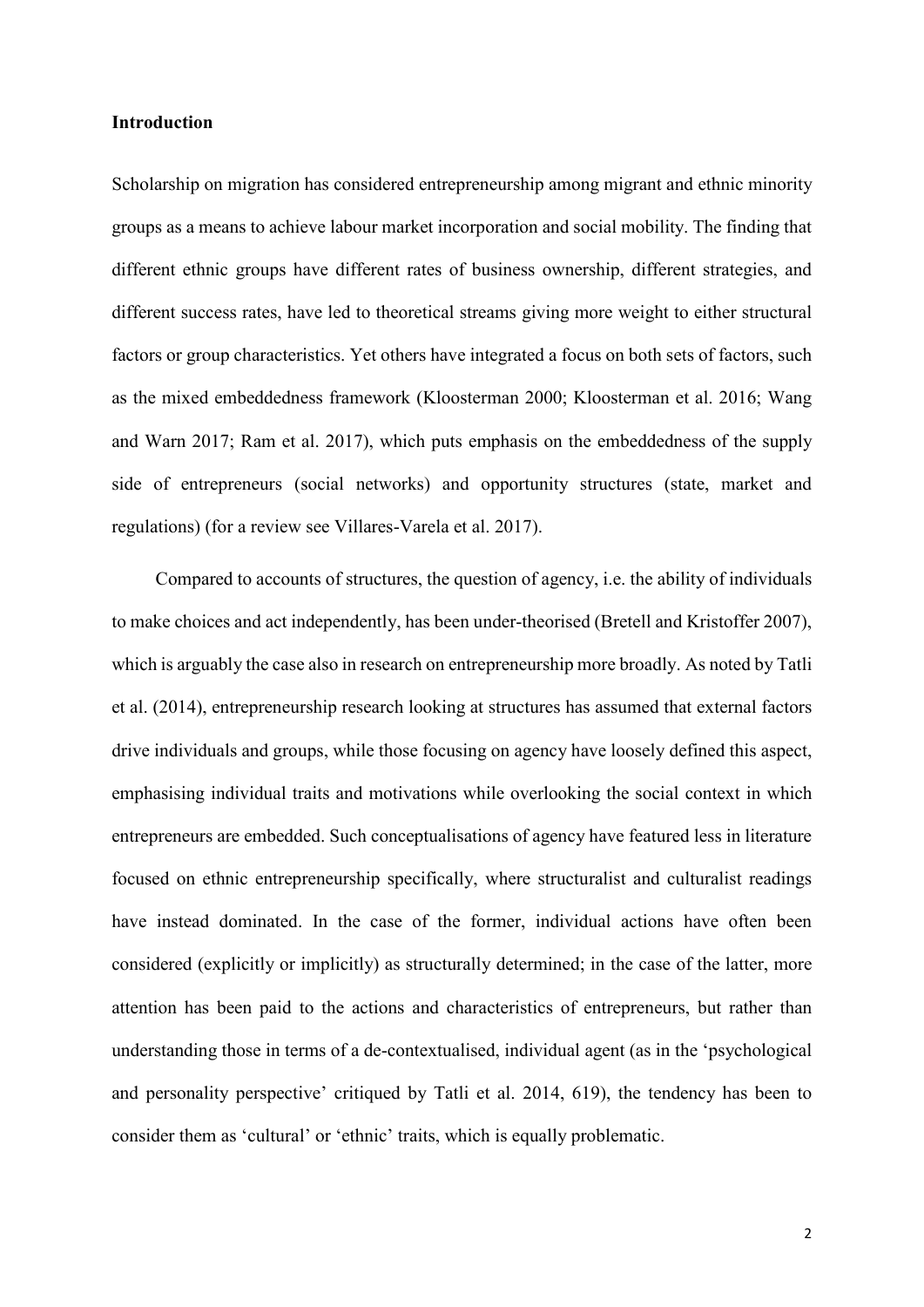This article aims to develop a more nuanced understanding of the role of agency<sub>[1](#page-2-0)</sub> in ethnic entrepreneurship [2](#page-2-1) by answering the following research questions: (i) how do entrepreneurs use different kinds of resources in their business ventures?, and (ii) what is the role of agency and structural factors in this resource mobilisation? The article uses a forms-ofcapital approach (Bourdieu 1986; Nee and Sanders 2001; Ram et al. 2008; Vershinina et al. 2011) to explore the resources entrepreneurs have access to, whether or not they are able to mobilise those resources, and how they use resources in different ways. The discussion is informed by broader sociological debates about structure and agency (e.g. Archer 1982, 1995; Depelteau 2008; Giddens 1984; King 1999, 2010; Bakewell 2010) but the main focus of the article is on how agency can be studied empirically in the area of ethnic entrepreneurship. We also explore how agency relates to differential social positioning, and our findings point towards the significance of social class in shaping entrepreneurial processes and the agency of entrepreneurs.

Whilst ethnicity and/or nationality have been central to many analyses of ethnic entrepreneurship, intra-group heterogeneity, and by extension social class, has received less attention (for a discussion, see Villares-Varela 2017; notable exceptions are Anthias (1992) and Valdez (2011, 2016)). The overlooking of class positions has not only been a feature of the ethnic entrepreneurship literature but also migration studies more broadly (van Hear 2014; Cederberg 2017; Villares-Varela 2017), a field that has tended to be mostly concerned with other socio-demographic characteristics. Research that does look at social class in the context

1

<span id="page-2-0"></span><sup>1</sup> Structure is understood here as the social context that constrains entrepreneurs' opportunities and/or enables them to act in particular ways, while agency is defined in terms of actors' ability to make informed decisions about how to act in different scenarios.

<span id="page-2-1"></span><sup>2</sup> The concept of ethnic entrepreneurship, commonly used in the UK context (Smallbone 2005; Author B), is employed here as an umbrella term for discussing business ownership among migrant and ethnic minority groups. More broadly, the term entrepreneurship is used interchangeably with that of self-employment and does not denote a particular kind of self-employment.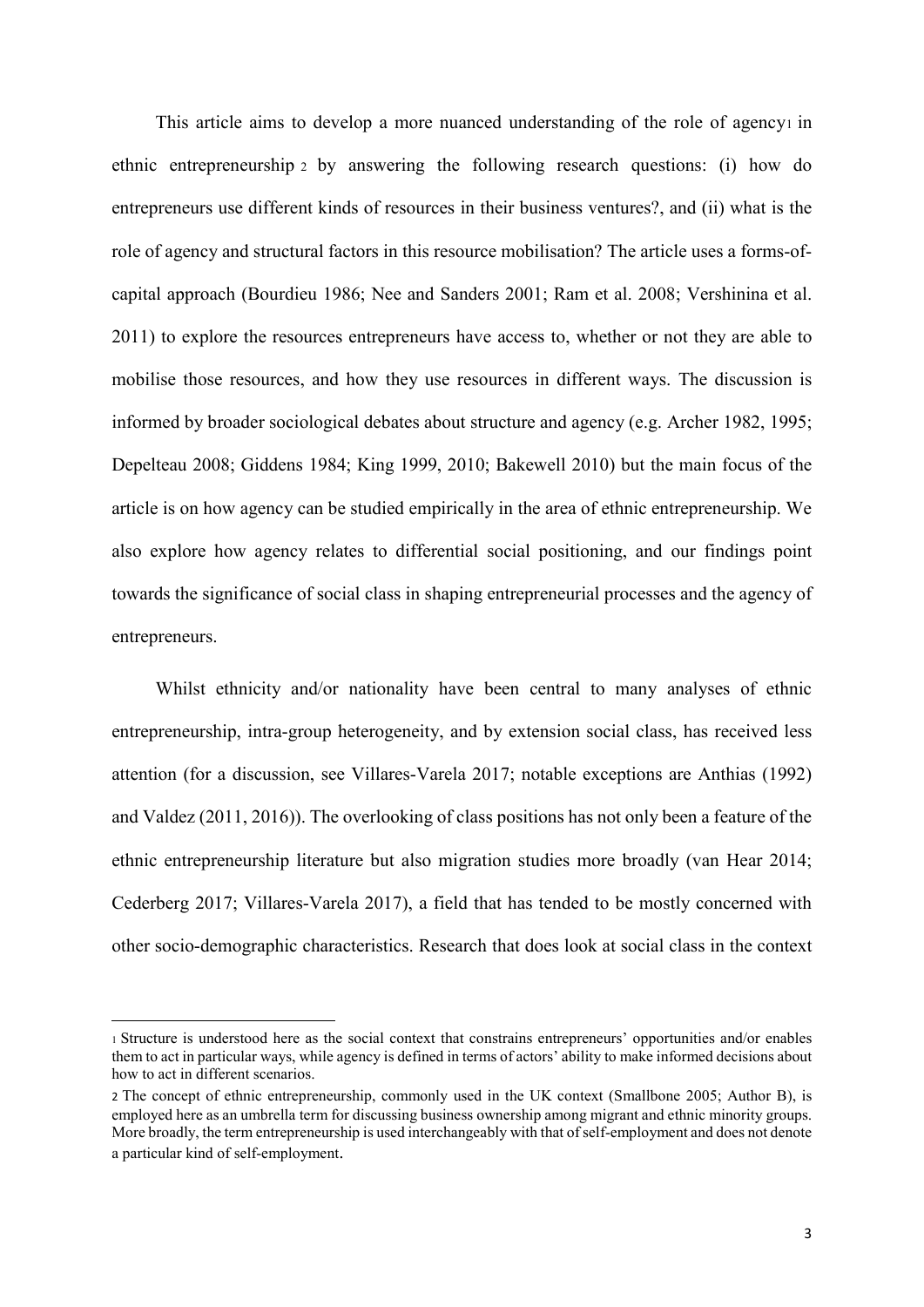of international migration has highlighted the complexity of studying class across national boundaries (Cederberg 2017), and we would like to note at the outset that while class forms a central focus in our analysis, our intention is not to disregard significant differences in class structures, or meanings of social class, in different country contexts. The concept of class used in the article is influenced by the 'cultural turn' in sociological class debates, and the work of Bourdieu in particular. It encompasses a range of economic and non-economic resources and practices that are linked to, and help maintain and reproduce, socioeconomic inequalities (Anthias and Cederberg 2009). While the main focus of the article is on the different resources that are accessed and mobilised by entrepreneurs of different social class positions, some references are also made to how particular class-based outlooks and class aspirations contribute to entrepreneurs' strategies and practices. The article starts by looking at the different ways in which ethnic entrepreneurship has been conceptualised in the literature; it then goes on to consider how concepts of capital can be used to explore the agency held and exercised by entrepreneurs, by drawing on qualitative data from the UK and Spain.

#### **Structure, culture and agency in ethnic entrepreneurship**

Approaches centred on structural factors shaping ethnic entrepreneurship have focused on the disadvantages that migrant and ethnic minority groups face in the labour market (Cobas 1987). The decline of the industrial sector and economic polarisation (Sassen 1996; Ålund 2003) has positioned these groups in a marginal situation in the labour market, and the resort to entrepreneurship is understood here as a consequence of limited employment opportunities. Among the factors conditioning ethnic entrepreneurship are migration policies in the country of destination (Wauters and Lambrecht 2008), including regulations on entry and post-entry, validation of degrees, self-employment, and/or family reunification. These factors may generate a context of exclusion from the mainstream economy, which makes entrepreneurship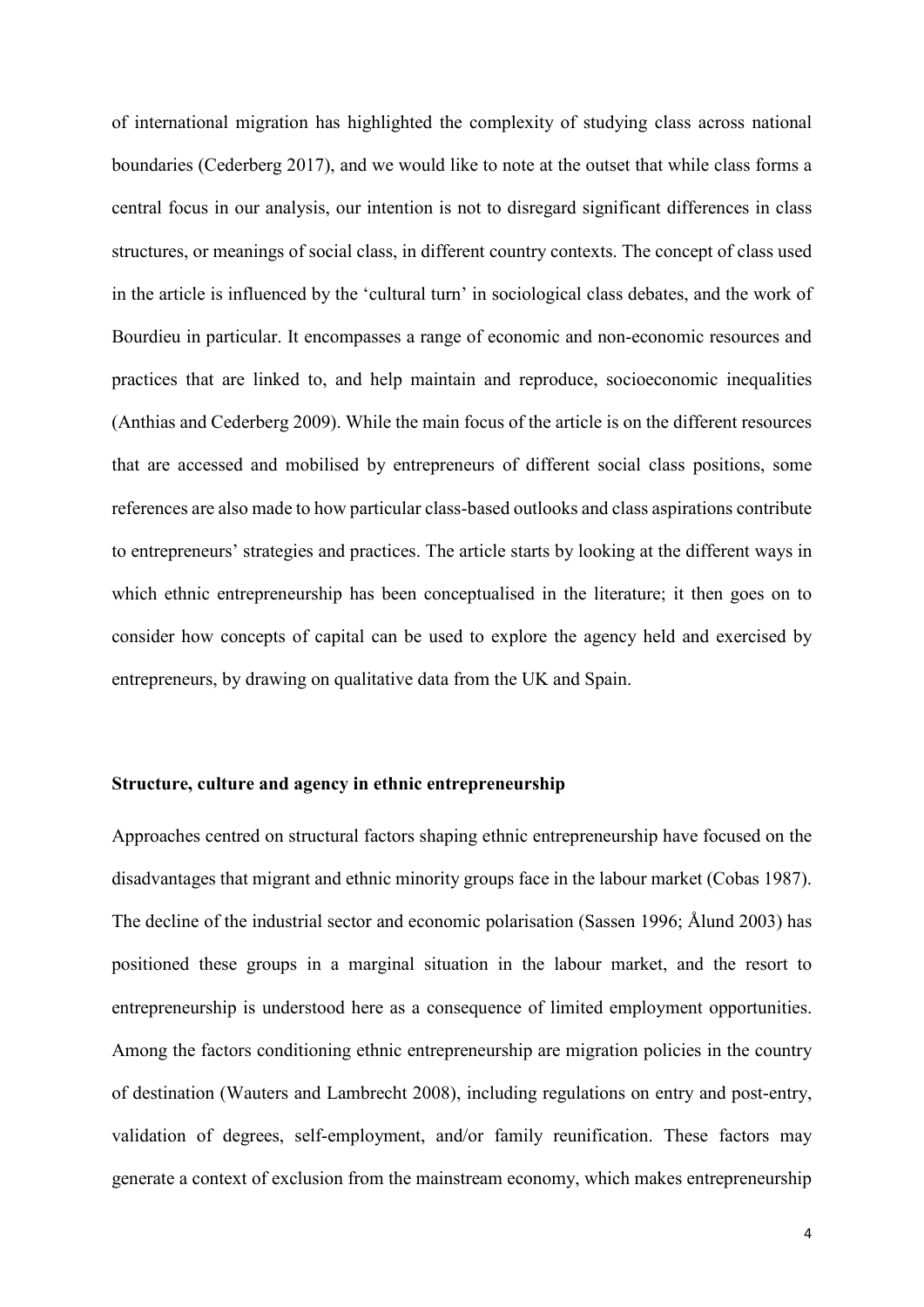a comparatively attractive option (Portes and Rumbaut 1990). Thus, the characteristics of the labour market, including the demand for workers in certain sectors, also impact on minorities' incorporation into employment or business ownership respectively (Waldinger et al. 1990). In turn, the characteristics of pre-existent ethnic communities, such as a high concentration of particular ethnic groups in certain urban spaces, may provide a customer base, enable access to networks, goods and services (Waldinger et al. 1990; Tavassoli and Trippl 2017), and can facilitate the employment of co-ethnic labour (Light 2007). Yet another factor proposed to shape ethnic entrepreneurship relates to the perceptions of different groups held by the local population, which impact on employment opportunities and strategies for labour incorporation (Light 2002).

While emphasising structural factors, a number of scholars highlight the active involvement of individuals in ethnic entrepreneurship, and point towards the need for a better understanding of agency. Storti (2014, 524) argues for 'a theory of action – lacking in the mixed embeddedness approach […] that can enable us to identify the micro-scale generative mechanisms in situated case studies', while Kontos (2003, 187) suggests that 'perspectives on the actor, agency and the processuality of entrepreneurial activity' need to be made more visible. However, agency appears to be understood in different ways in the literature: as 'active decision-making' (Brettel and Kristofer 2007, 384) that leads to self-employment; as the factors that pertain, more broadly, to the individual level (as opposed to wider structures) (Rath and Swagerman 2016); or in terms of human capital (Ley 2006: 744). Furthermore, the nature of the factors highlighted in relation to agency has meant that there has, at times, been a conflation of agency and what is considered in terms of 'cultural' properties, including particular motivations (e.g. orientation towards family goals, sacrifice or creativity) and strategies (e.g. the mobilisation of familial or ethnic ties).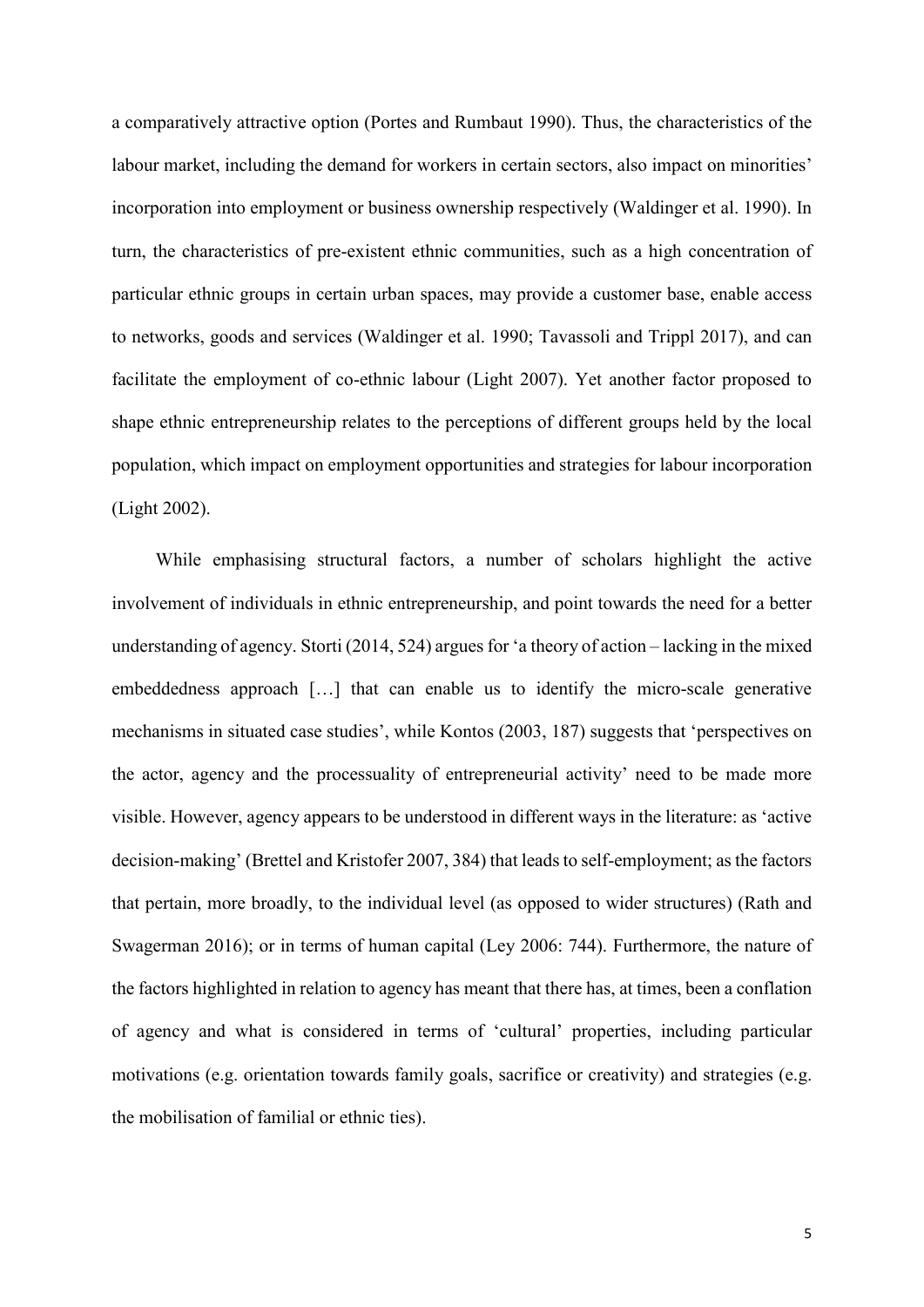Links can be made here to research that has, more generally, focused on the alleged cultural characteristics of entrepreneurs (e.g. Basu 1998; Srinivasan 1995; Werbner 1984, 1990). Examples of empirical research include those pointing towards the propensity for Chinese (Wong and Ng 2002), Jewish (Saracheck 1980), Korean (Yuengert 1995) and South Asian minorities (Basu 1998; Basu and Altinay 2002), to engage in entrepreneurial activities. Researchers have explored, for instance, the differential achievements of Muslim and non-Muslim migrant entrepreneurs in Britain (Rafiq 1992) and the different earnings of Hispanic and Korean entrepreneurs in the United States (Raijiman and Tienda 2000). Other accounts examine the nature of the networks used by Latino entrepreneurs in North America (Driscolli 2001), Turkish populations in Berlin (Pècoud 2002), and South Asian communities in the UK (see Ram and Jones (2007) for a critical discussion).

However, perspectives emphasising cultural factors have been criticised for taking migrant/ethnic groups to be socio-culturally homogenous. Furthermore, individuals have differential access to intra-ethnic resources (as well as other resources), and social divisions such as class and gender intersect with ethnicity to produce particular positions and experiences (Cederberg 2017 A; Valdez 2011, 2016; Villares-Varela 2017). In addition, over-emphasising cultural factors arguably limits rather than enhances our understanding of ethnic entrepreneurship, as argued by Jones and Ram (2007, 443) in their critique of an 'ethnic exceptionalism' found in accounts that present ethnic minority businesses as operating in a distinctive way, separate from the rules and regulations that impact on other firms.

As we have seen, approaches to the study of ethnic entrepreneurship have tended to focus on either structural and/or cultural factors, while the active involvement of individuals in entrepreneurial activities has been under-theorised, and a key aim of this article is to address this gap. In the next section, we will go onto to consider how the study of the different forms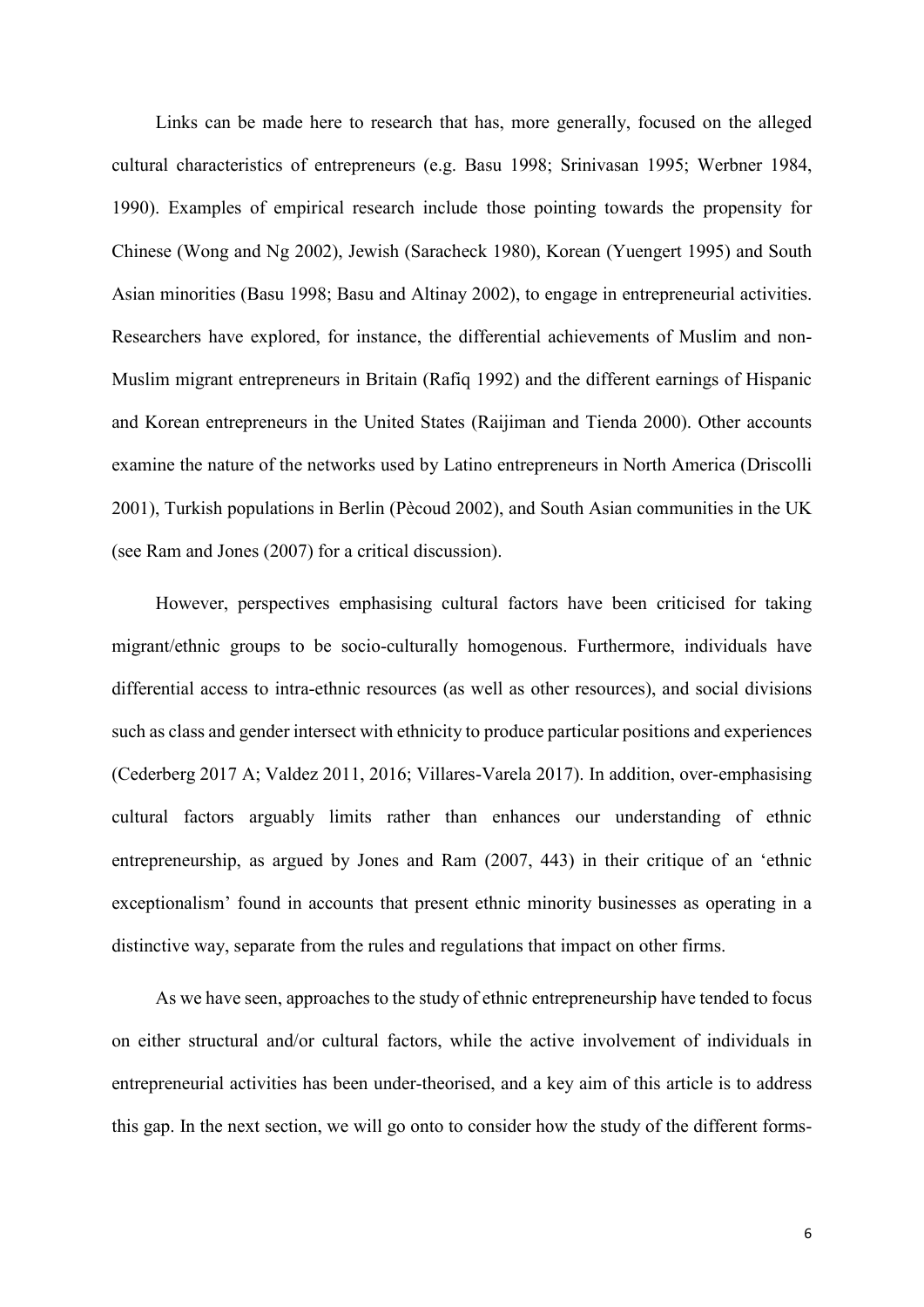of-capital that are held and mobilised by entrepreneurs can help us develop a better understanding of how agency shapes entrepreneurial processes.

#### **Exploring agency in ethnic entrepreneurship: a forms-of-capital approach**

Some research on ethnic entrepreneurship has conceptualised resources in terms of different forms-of-capital, which, on a broad level, has served to emphasise their value for entrepreneurs and their businesses (Ram et al. 2008; Vershinina et al. 2011). Concepts of capital have often been used in order to identify ways in which entrepreneurs (and others) have used different resources in order to negotiate structural constraints, and there has arguably been a tendency to regard those resources in terms of agency. However, reflecting on their study in the east Midlands (UK), Ram et al. (2008, 432) suggest that 'forms of capital are not purely inherent in the agents, a battery of resources under the agent's ownership to be brought to bear on the structure, but properties which are in many respects conditioned by the structure itself'. The authors illustrate how entrepreneurs use different forms-of-capital in a structural context that provides certain opportunities (through its highly de-regulated nature), but also significant constraints (through high levels of competition combined with limited access to financial resources). This article builds on the work of Ram et al. (2008) and aims to advance their analysis by considering in further detail how a forms-of-capital approach can be used to address the question of agency in ethnic entrepreneurship, with consideration not only of the broader structural context but also the differential positioning of entrepreneurs.

In order to do so, we will first specify the concept of capital used here. As noted in the sociological literature on different forms-of-capital, the concept is only useful insofar as it captures the functions played by the resources concerned, and, in particular, the extent to which they are possible to mobilise in order to achieve or secure advantage (Anthias 2007; Cederberg

7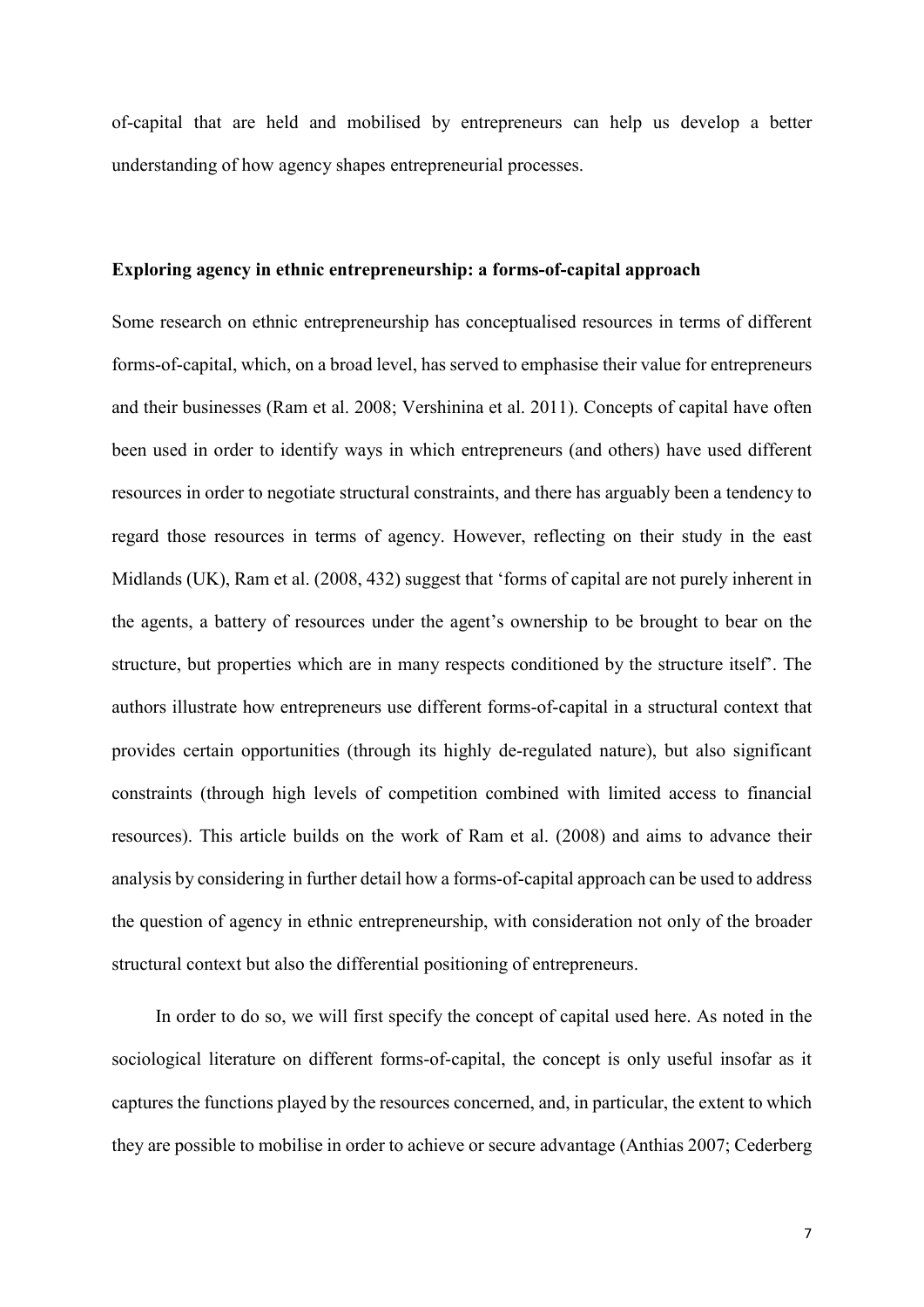2012). From this perspective, Bourdieu's definition of capital is useful, as it enables us to account for the social embeddedness of different resources, and the fact that actors are differently positioned structurally (see also Granovetter 1973, 1985). Marx famously defined capital through its capacity to accumulate, whereby a distinction is made between capital and economic resources, a distinction central also to Bourdieu's (1986, 241) definition: 'accumulated labour … which, when appropriated on a private, i.e. exclusive, basis by agents or groups of agents, enables them to appropriate social energy in the form of reified or living labour'. Another key feature of Bourdieu's conceptualisation relates to the interconnectedness of different forms-of-capital, and the extent to which they can be converted into one another. Furthermore, capitals in Bourdieu's model are context dependent and vary across time and space (Savage et al. 2005; Anthias 2007; Anthias and Cederberg 2009).

As noted by Ram et al. (2008), most literature on ethnic entrepreneurship has focused on social capital specifically, and considering other forms can help enrich our understanding of such labour incorporation (see also Vershinina et al. 2011 and Valdez 2008). By doing so, we can account for a greater range of resources used by entrepreneurs, and explore how they are interconnected. In this article, we look at three different forms-of-capital: cultural, social and economic. The concept of cultural capital broadly refers to different kinds of knowledge and skills, and related resources. The concept overlaps with that of human capital (Becker 1962), which is frequently used in the literature to refer to resources that individuals can invest in in order to improve their economic position. However, the concept of human capital lacks emphasis on cultural specificity and the fact that skills and qualifications are not equally valued or always transferable across different social contexts (Anthias and Cederberg 2009; Li 2008; Nee and Sanders 2001; Portes and Rumbaut 1990; Jones et al. 2012). Furthermore, resources are embedded in a hierarchical (racialised, classed and gendered) social context; different individuals are able to engage in educational and skill-enhancing measures to different extents,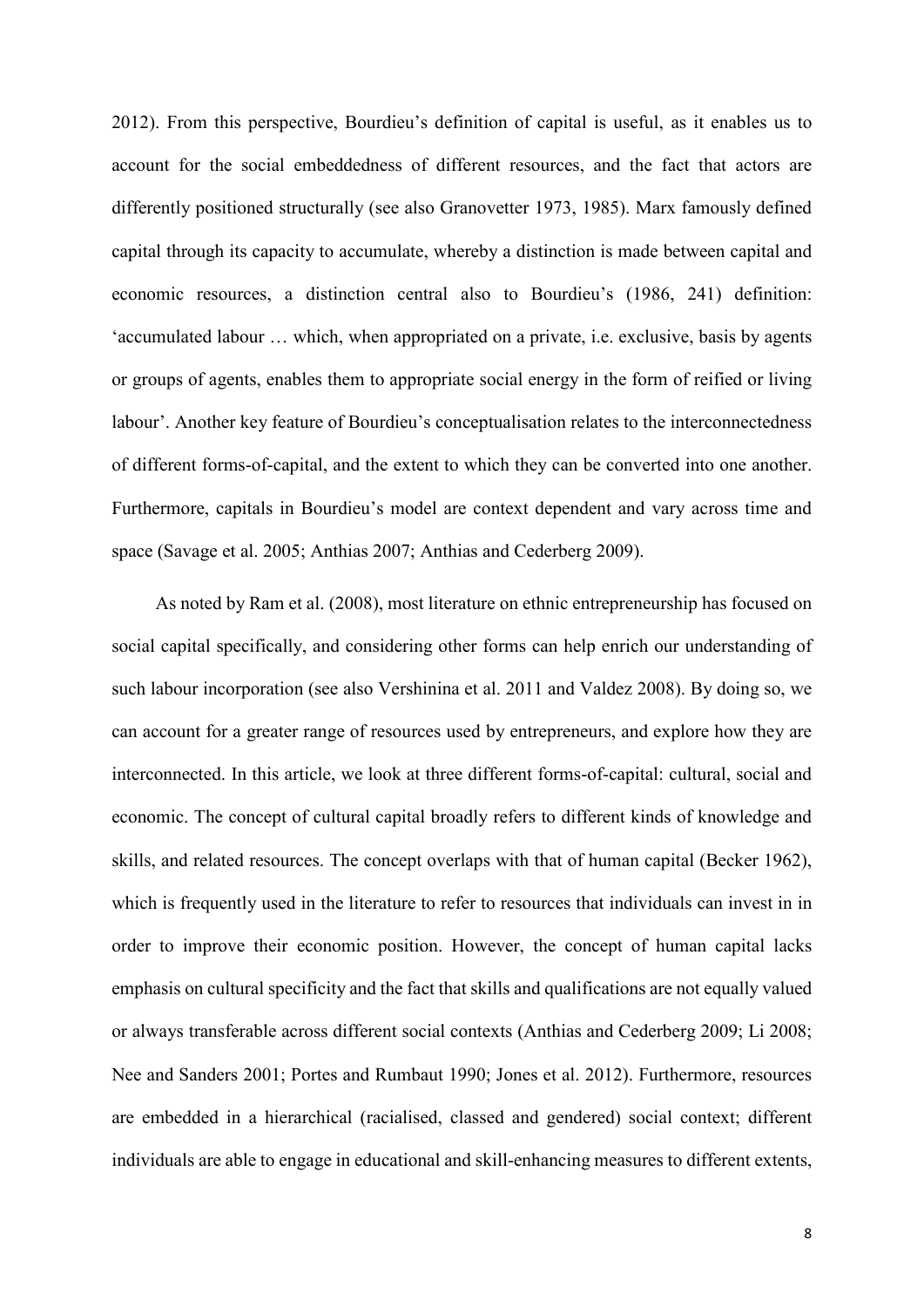and opportunities to mobilise resources may vary following the differential social valuation of different groups.

Social capital, in turn, is defined by Bourdieu as 'the sum of the resources, actual or virtual, that accrue to an individual or a group by virtue of possessing a durable network of more or less institutionalised relationships of mutual acquaintance and recognition' (Bourdieu and Wacquant 1992: 119). Again, it is important to highlight the different functions played by different social resources, and note that social ties may have different value and usage (Westlund and Bolton 2003) depending on how individuals are positioned in relation to structures of power (e.g. the majority population and/or key institutional actors), but also depending on what the goals are. For instance, family ties might be useful for securing flexible labour but not that advantageous for engaging with new suppliers.

Economic capital includes cash liquidity and properties that can help obtain benefits in the market (Singer 1980). Here, research on ethnic entrepreneurship has mainly focused on the effects of limited economic resources; lack of access to formal loans and the fact that the enterprises are often established in saturated areas of the market are noted as reasons for the difficulties associated with accessing capital (Heilman and Chen 2003). The possibility of mobilising social ties through family and/or transnational networks to gain access to start-up capital is therefore crucial, but the availability of economic resources depends on the socioeconomic position of the entrepreneurs and their families.

## **Methodology**

The article draws on biographical narratives of ethnic entrepreneurs in the UK and Spain. The biographical approach looks at particular events in the context of people's wider lives, in terms of past experiences as well as future plans, while also aiming to capture interviewees'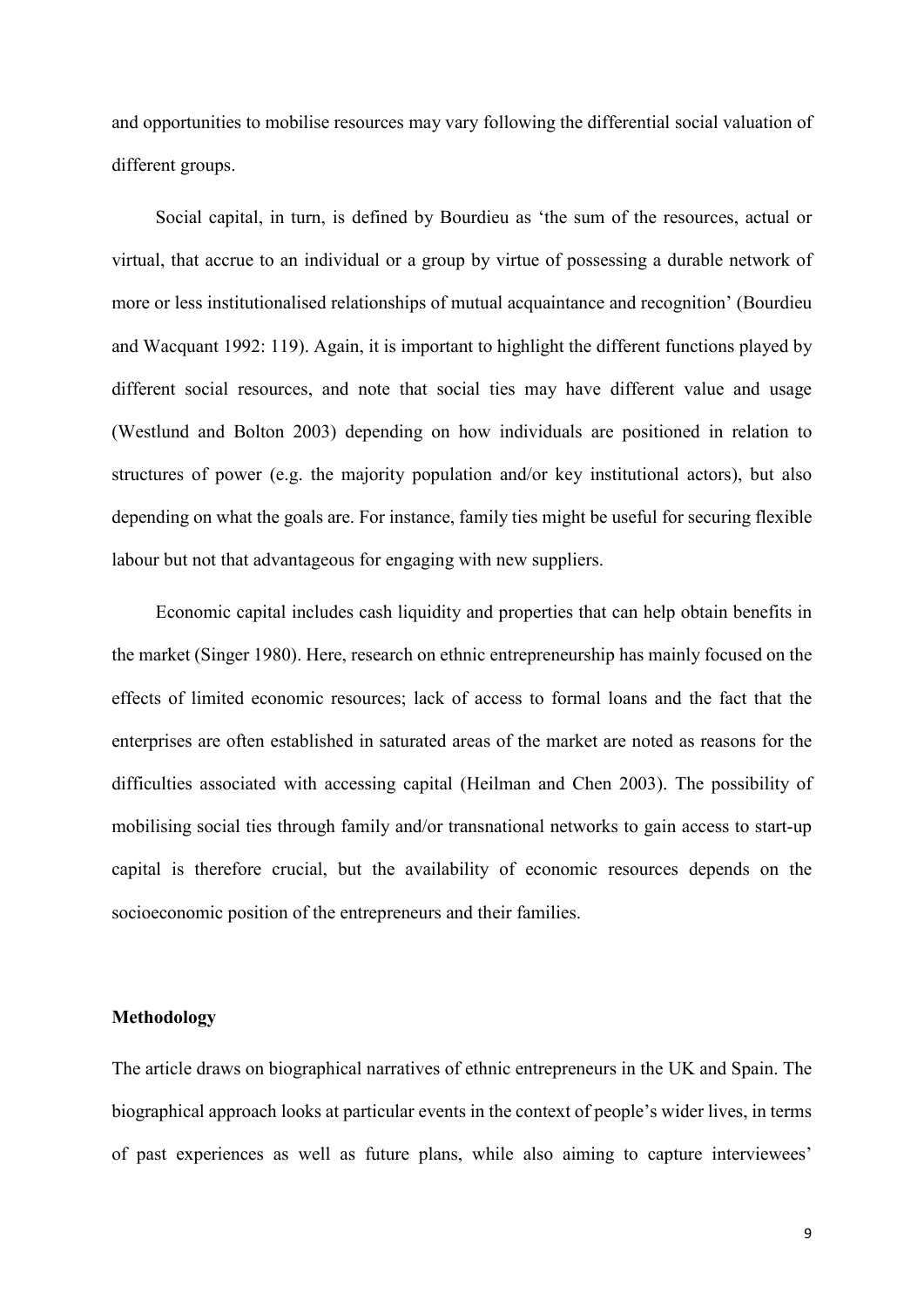subjective perspectives and interpretations. The approach has been found valuable for exploring 'the diversity, complexity, and transformational character of migration phenomena' (Apitzsch and Siouti 2007, 3). It has also been deemed useful for perspectives that put the actor at the core of the analysis, and consider the ways in which actors navigate different structural contexts (Kontos 2003). The approach was implemented in a cross-national, EU funded study that looked at ethnic entrepreneurship and its impact on the quality of life of the children of ethnic entrepreneurs. It enabled us to consider how entrepreneurs and their family members understand their own trajectories, and the meanings they attach to their experiences, which has been emphasised as important when aiming to move beyond structuralist accounts (Brettel and Kristofer 2007).

This article analyses a sub-set of data from the larger project, focusing particularly on the UK and Spain. In the UK, a total number of 25 families were interviewed (44 individuals). The families were of a wide range of ethnic backgrounds (e.g. Greek Cypriot, Turkish, Middle Eastern, South Asian, East Asian, African and West Indian), and the sample included first, second and third generation migrants. All the businesses were either in catering (e.g. cafés, restaurants and take-aways) or grocery stores. In Spain, interviews were carried out with 12 families (26 individuals) mainly from Latin American countries (Argentina, Venezuela, Uruguay, Colombia) who arrived in Spain between 1998 and 2006. The sample included cafés, hair salons, laundrettes, clothing shops, grocery stores and bakeries. Interviewees included business owners and some of their direct family members (spouses, children over 16 years old, siblings, parents) involved in the business activities.

The two authors carried out the interviews analysed in this article. We made contact with entrepreneurs through a diverse range of formal (migrant associations, business support agencies, business organisations, etc.) and informal contacts, and, in some cases, chain sampling (Penrod et al. 2003) was put in place to recruit participants, a method that is often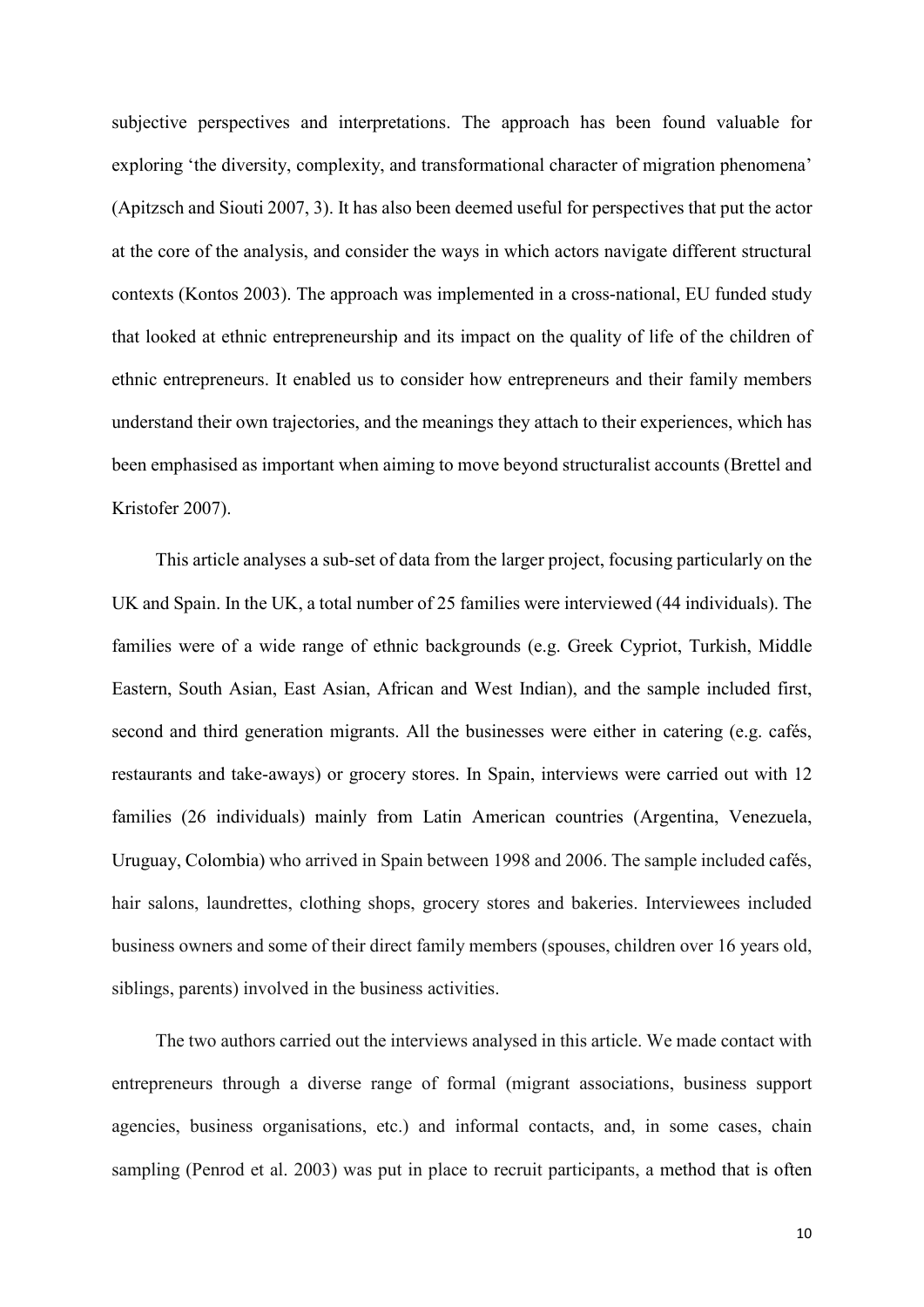used to access hard-to-reach populations. Similar interview guides were used in both contexts to allow for cross-comparison, and the guides were designed to capture the trajectories of entrepreneurs and their family members. Questions explored educational and labour market experiences from a biographical perspective, the impact of regulations, access to finance, business support, the knowledge/skills required, the use of family ties and other networks, and aspirations for the future. The interviews lasted between approximately between one and three hours, and they were audio-recorded and transcribed verbatim. A thematic analysis (Fereday and Muir-Cochrane 2006) was implemented, where the data was organised under broad themes/codes in relation to different axes, such as structural conditions (migration policy, taxation, business regulations); human/cultural capital (level of education and skills, knowledge required to set up and run the business, educational aspirations); social capital (ties mobilised to open up the firm, subsequent use of family ties, recruitment practices, support from family members, engagement with institutional stakeholders, etc.); and financial capital (access to capital to set up the business, savings, properties, relationship with the banking sector or alternative forms of financing). While the wider research project explored the experience and perspective of several family members in most cases, this article focuses primarily on findings from the interviews with entrepreneurs.

# **Findings**

Before we go on to look at the different resources that were held and mobilised by the entrepreneurs interviewed, we will provide a brief overview of the broader structural context of the two country cases. Cross-country research is limited in the area of ethnic entrepreneurship (Ram et al. 2017), despite a significant variability in regulations and patterns regarding both migration and self-employment. The British post-colonial migration landscape reflects the settlement and opening of new firms by the 'old' waves of South Asian and African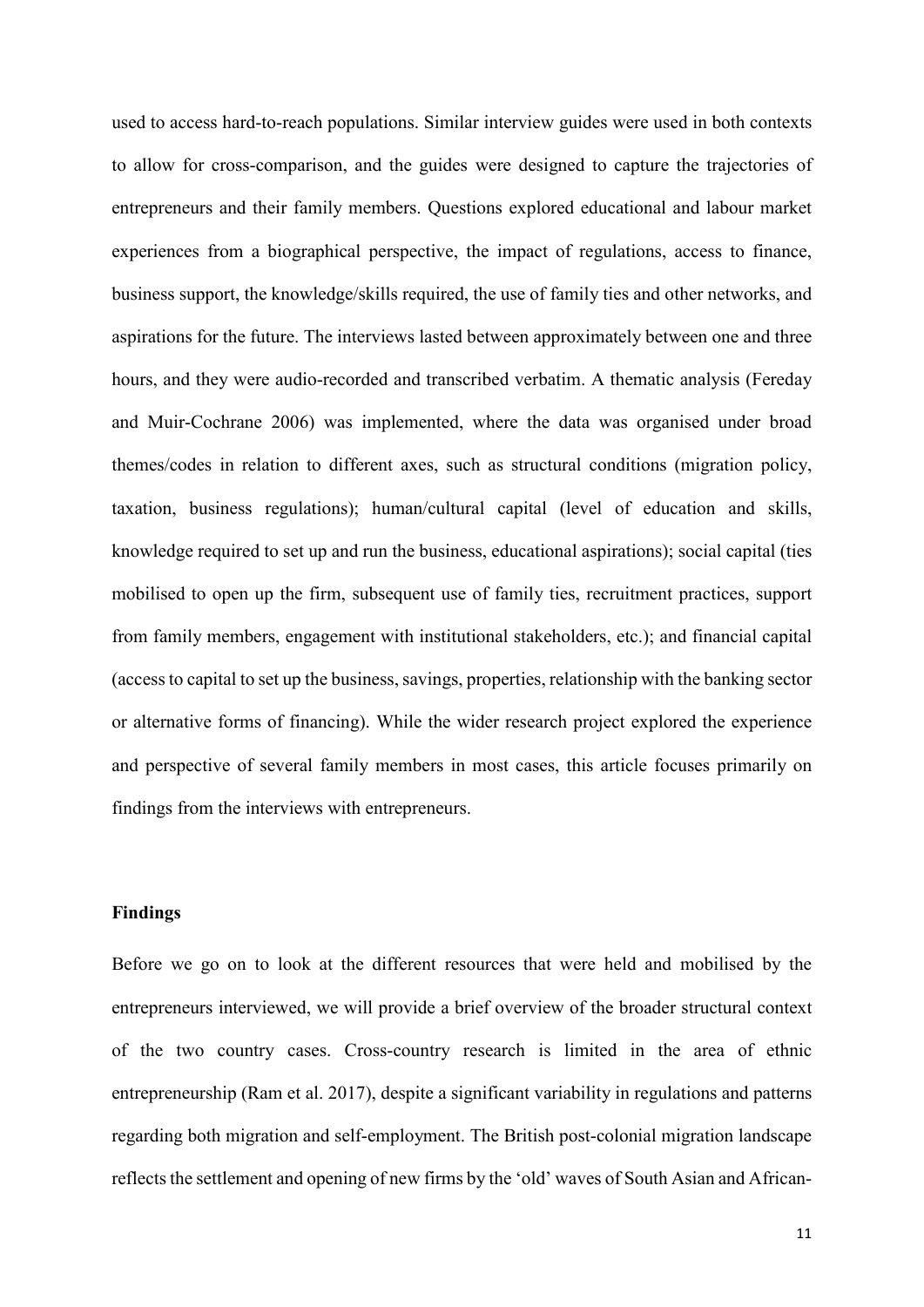Caribbean migrants, together with more recently arrived migrants from a range of European and non-European countries, and refugees. The UK context is characterised by the Anglo-Saxon regulatory regimes of weaker welfare state and easiness of entry into self-employment, when compared to continental Europe. This is reflected in the eighties neo-liberal shift and led to a high growth of ethnic minority firms (Ram and Jones 2014). The Spanish migration system is strongly linked to its post-colonial history and geographical position, and Latin American migration is explicitly favoured by Spanish migration policies (Izquierdo-Escribano and Martínez-Buján 2014). Despite the policy-related advantages held by Latin American migrants, they still experience difficulties in accessing employment according to their qualifications, with available opportunities often relegated to domestic and care work, and low paid service sector employment. In this scenario, business activities are in some cases experienced as an escape from low paid employment (Villares-Varela 2017). However, the Spanish context of selfemployment is much more regulated than the British. Setting up a formal small firm involves a first transition through paid employment, given that the initial permits are mainly restricted to working for others, and becoming self-employed requires either switching the initial permit to self-employment after five years of continued residency, or fulfilling a number of restrictive criteria to start a business upon arrival (such as investing approximately  $\epsilon$ 250,000 and being able to support dependent family members).

We see here that the structural context differs significantly between the two countries, in regards to migration histories and regulatory frameworks concerning migration as well as selfemployment. While this broader context contributes to shaping entrepreneurship amongst migrants and ethnic minorities in the two countries more generally, there are also significant differences between the different entrepreneurs we interviewed, as we will now go on to look at. In the discussion that follows, we aim at gaining new theoretical insights by using a formsof-capital approach to explore the role of agency in ethnic entrepreneurship, and consider how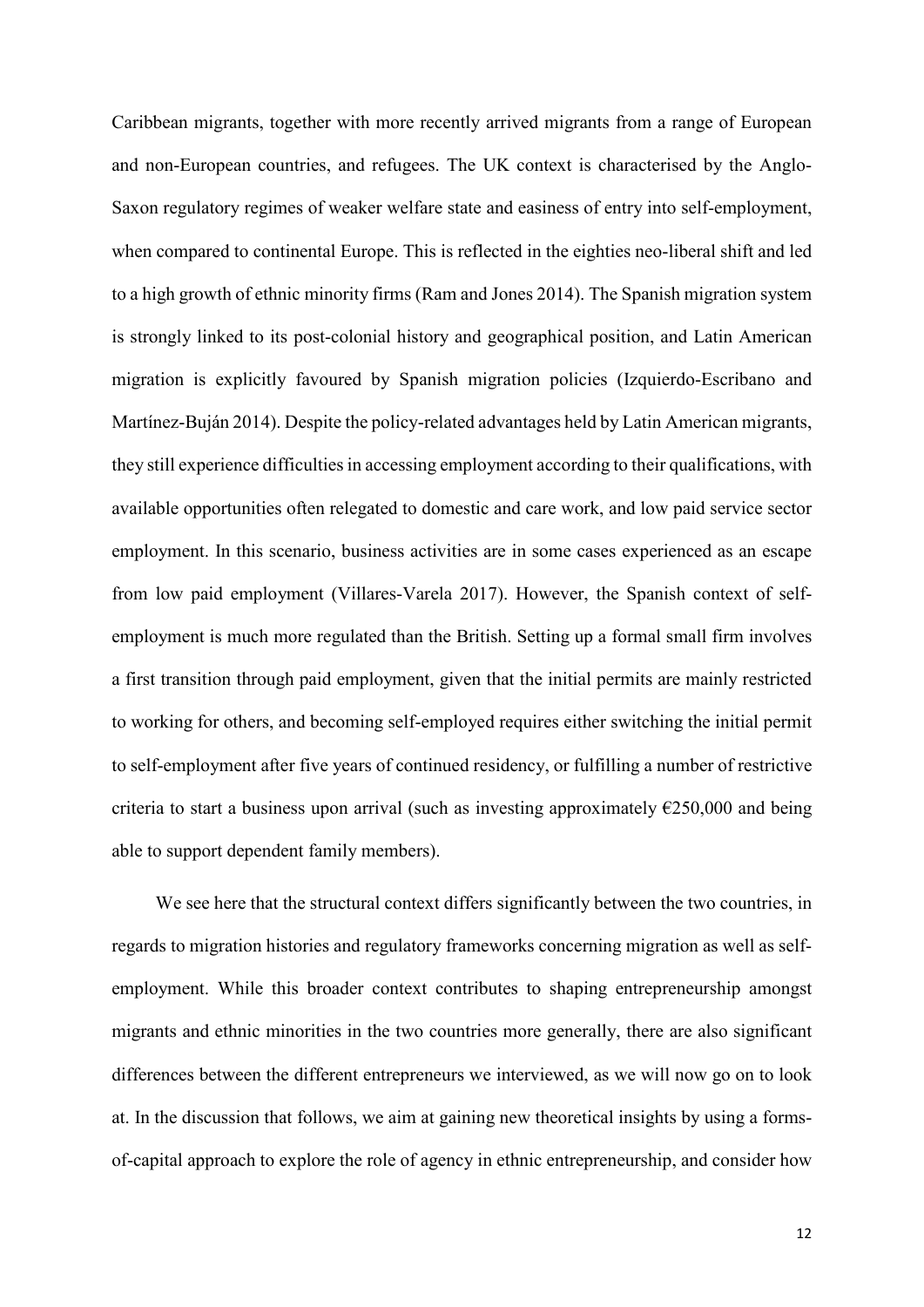it is related to entrepreneurs' social class position. The aim is not to systematically compare the two cases or generalise to the wider population.

#### *Cultural capital: educational qualifications and informal skills and resources*

The concept of cultural capital used here encapsulates a number of different kinds of resources, from formal educational qualifications to informal skills and knowledge, some of which relate to particular cultural traditions. This section explores the roles and interconnections of these different resources in the businesses concerned. To start with, several narratives from entrepreneurs in Spain show cases of over-qualification and limited employment opportunities. The time and costs involved in the validation of educational credentials impact on migrants' opportunities to mobilise those as cultural capital in the labour market. This is the case of Ana, who is from Venezuela and lives in Spain. She has a degree in architecture and identifies as part of the Venezuelan middle-class, something that has shaped her employment aspirations throughout her migration trajectory. However, she cannot get a position in her professional field, even though she has tried to decrease her employment aspirations: 'I've tried to find employment as draftsman but I didn't succeed'. Hence, she has instead opened a small business (a party decoration shop) while waiting for the outcome of the validation process (2-3 years). Extra professional knowledge has been mobilised in her business initiative: in Venezuela, Ana used to do decorations for a local community centre during her spare time, and this knowledge helped her shape a successful business, which was, at the time of the interview, the supplier of party decorations for a major catering business in the region. As she put it: 'so in a way, I use some of what I learnt, but also what I used to do in my spare time'. We see here that, on the one hand, labour market structures and the regulatory framework regarding the validation of credentials limit the maximisation of formal education, whereby Ana is unable to mobilise her educational qualifications. On the other hand, the strategic activation of informal skills points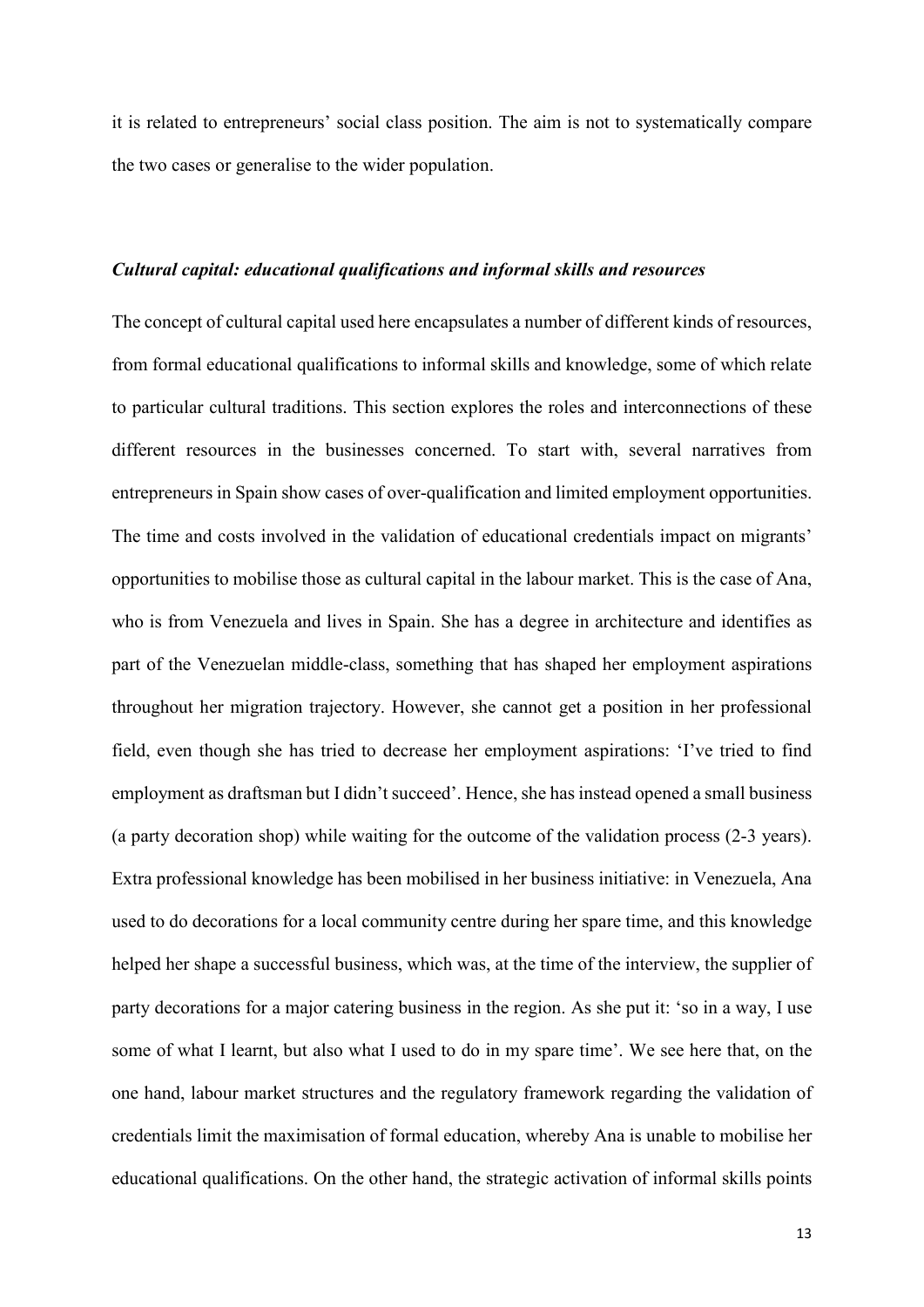towards an ability to navigate constraints and develop a successful business strategy, although not directly connected to Ana's educational qualifications and previous occupation.

If the example of Ana illustrates a case where the inability to utilise educational qualifications led to the mobilisation of other resources in a business venture, there are also examples of entrepreneurs whose trajectory similarly reflect limited employment opportunities, but where they have fewer skills and educational resources to mobilise in the business. Examples can be found among entrepreneurs who run small convenience stores or 'cornershops' in the UK: businesses characterised less by innovation and more by their labourintensive nature. One example is Ekrem, from Turkey, who has limited formal education and English language skills, and who opened his business following unemployment (he and his wife were previously employed in the textile industry). The broader structural context is important for explaining entry into self-employment (changing labour market demands), while the particular social background and position of the entrepreneur has contributed to shaping the specific nature of the business. While the business has enabled the family to do rather well, Ekrem emphasised the hard work involved. He juxtaposes his work situation with how he imagines that 'the English' work, and describes the shop as a 'third class business'. His narrative shows that Ekrem manages to organise the work by drawing on labour from within the family and wider ethnic community, but the extent to which the involvement of family members in the business appears to be structurally imposed rather than chosen should be highlighted, and Ekrem suggests that he would prefer for his children not to work in the business, a point discussed further in the section on social capital.

Difficulties in mobilising one kind of cultural capital (e.g. educational qualifications) are at times responded to by drawing on other kinds, including the selling of products/services from the country of origin for the co-ethnic group or the wider population. Julia, Colombian with a small hairdresser and beauty salon in Spain, used to work as a shop attendant in Bogotá.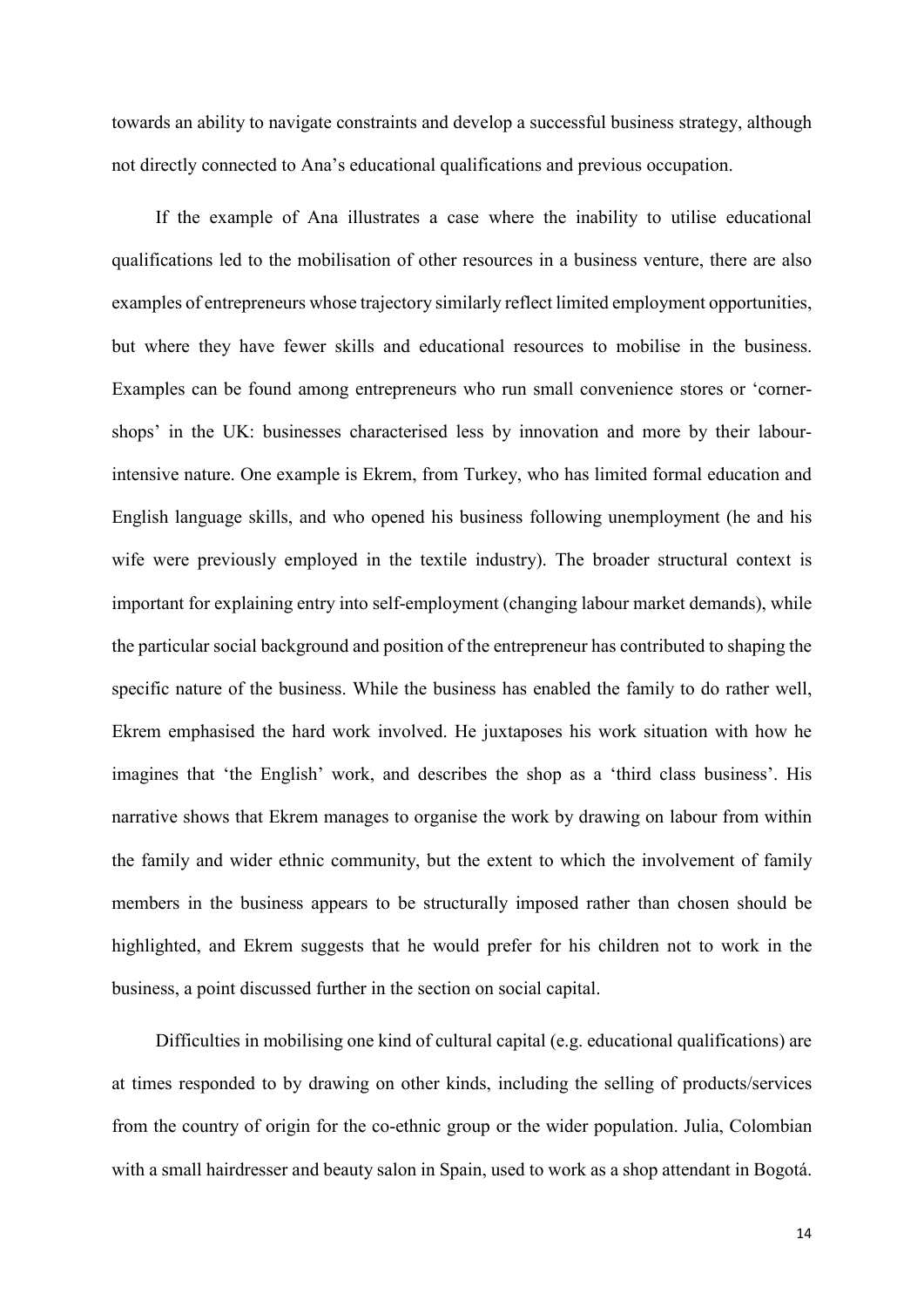She completed a vocational training course for customer service and basic administrative work, and worked on and off for a few years, but the lack of stable and well-paid employment led her to migrate to Spain. During her work trajectory in Spain she transited between domestic and care work but, after eight years, she managed to start her own business. She did not have professional experience in the sector but was always interested in doing the hair of friends and family members on an informal basis. She had considered opening a bakery-café, but explains how opening a hair or beauty salon in Spain was easier because 'it does not require much investment […] and you do not have to submit as much paperwork as when you work with food'. Julia was initially concerned about not grasping the 'know-how' and style Spanish customers were looking for, and therefore branded the salon 'Latin hairdresser', but she later found out that some 'Latin' trends had become popular in the mainstream market. She explains that 'we do nail art, gel, all that. That was not popular here, but it is now. So I get many locals just to get their nails done to more competitive prices.' Julia's account describes how she was confronted with a competitive market and exercised her agency by identifying a niche and mobilising specific skills that she acquired informally in her country of origin. However, the agency employed here cannot be separated from the structural context in which it is shaped, and blocked opportunities (e.g. market saturation) and enabling features (e.g. comparatively light regulations compared to other business sectors, low investment needed, and an ability to access to mainstream markets) need to be considered simultaneously.

Like Julia, a number of other entrepreneurs interviewed had developed a particular 'ethnic' image of their business in order to define a niche in the market, in some cases with a view to tapping into a specific demand within the co-ethnic population, and in others to appeal to the majority community (for a discussion of entrepreneurship and identity, see Pécoud 2004). One example from the UK sample is a bakery, run by Yiannis, who is Greek-Cypriot. He utilised specific cultural (baking) skills held by his mother to develop a successful business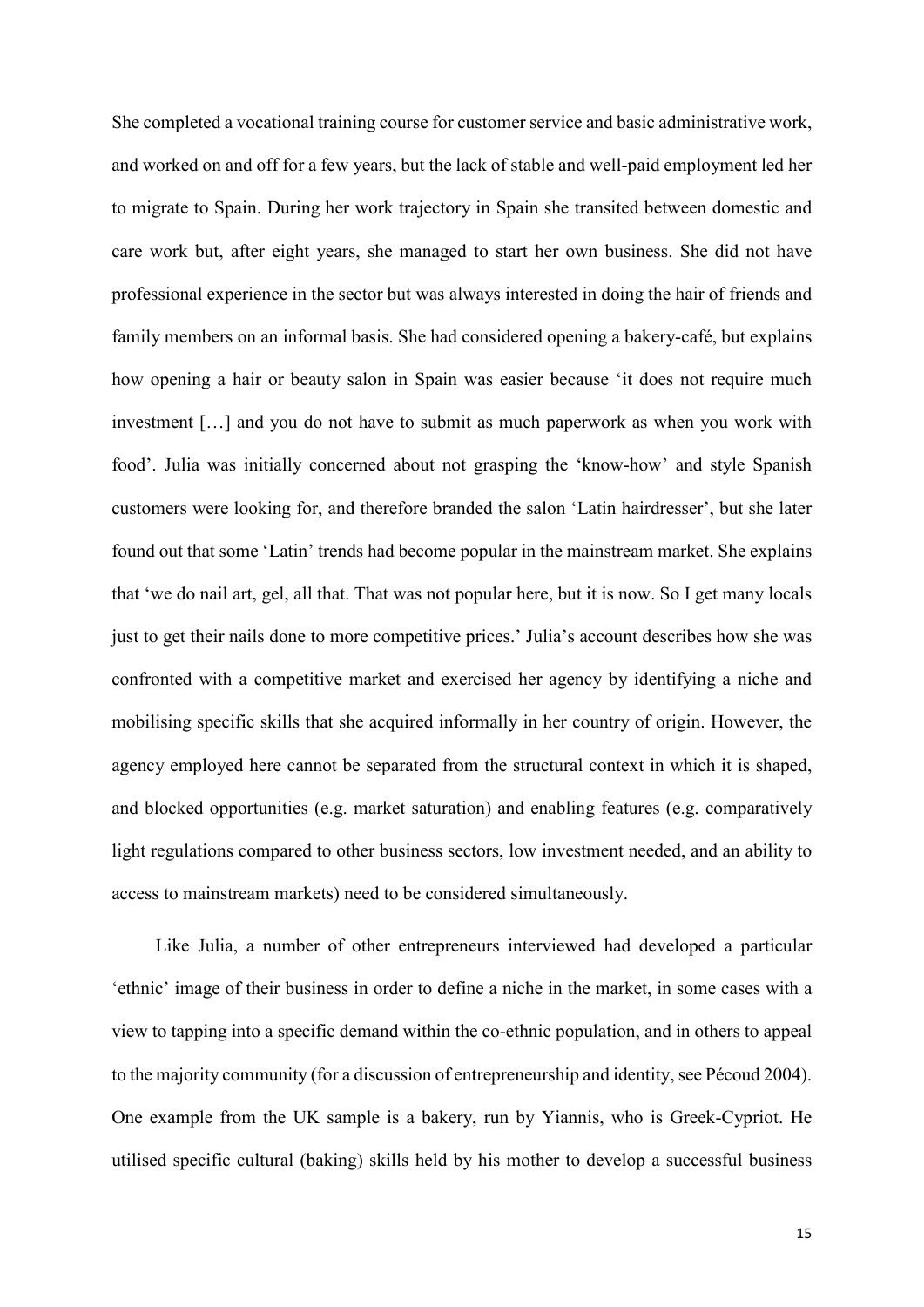concept, and the bakery has become a focal point for the local Greek-Cypriot community. Another example is a Lebanese restaurant in which the owner, Masoud, strategically used his ethnic background to build a business appealing to the general public through 'ethnic' cuisine and entertainment. While Masoud suggests that he feels little attachment to his Lebanese background personally, he has nonetheless used this to identify a niche in the local market. Masoud is from an affluent family, and he and his brothers went to boarding school in the UK. He has a degree in Business Studies and held a number of management positions in local restaurants before opening his own business. As such, he was able to draw on extensive knowledge and experience of the catering sector, but also his reputation, when creating his business. He also refers to a family tradition of entrepreneurship and says 'we were brought up in a business environment … so it's a natural transgression from that, to what I do'.

In both these cases, we see the exercise of agency in how entrepreneurs mobilised particular aspects of their ethnic background in order to find a niche in the local market, although structural factors contribute to their strategies in a number of different ways, both constraining and enabling. In the case of Yiannis, the business was initially created to generate an income in the context of limited employment opportunities, while the success of the business was facilitated by familial and local ethnic ties that provided skills and labour as well as a customer base. Familial and ethnic ties have been central also to Masoud's business, in which he employs both his children as well as several staff of Middle Eastern background. Reasons for entry into self-employment are different, however, and Masoud's experiences are narrated more in terms of a long-term career trajectory and with reference to his family's business (and wider class) background.

#### *Social capital: family ties, ethnic networks and other social resources*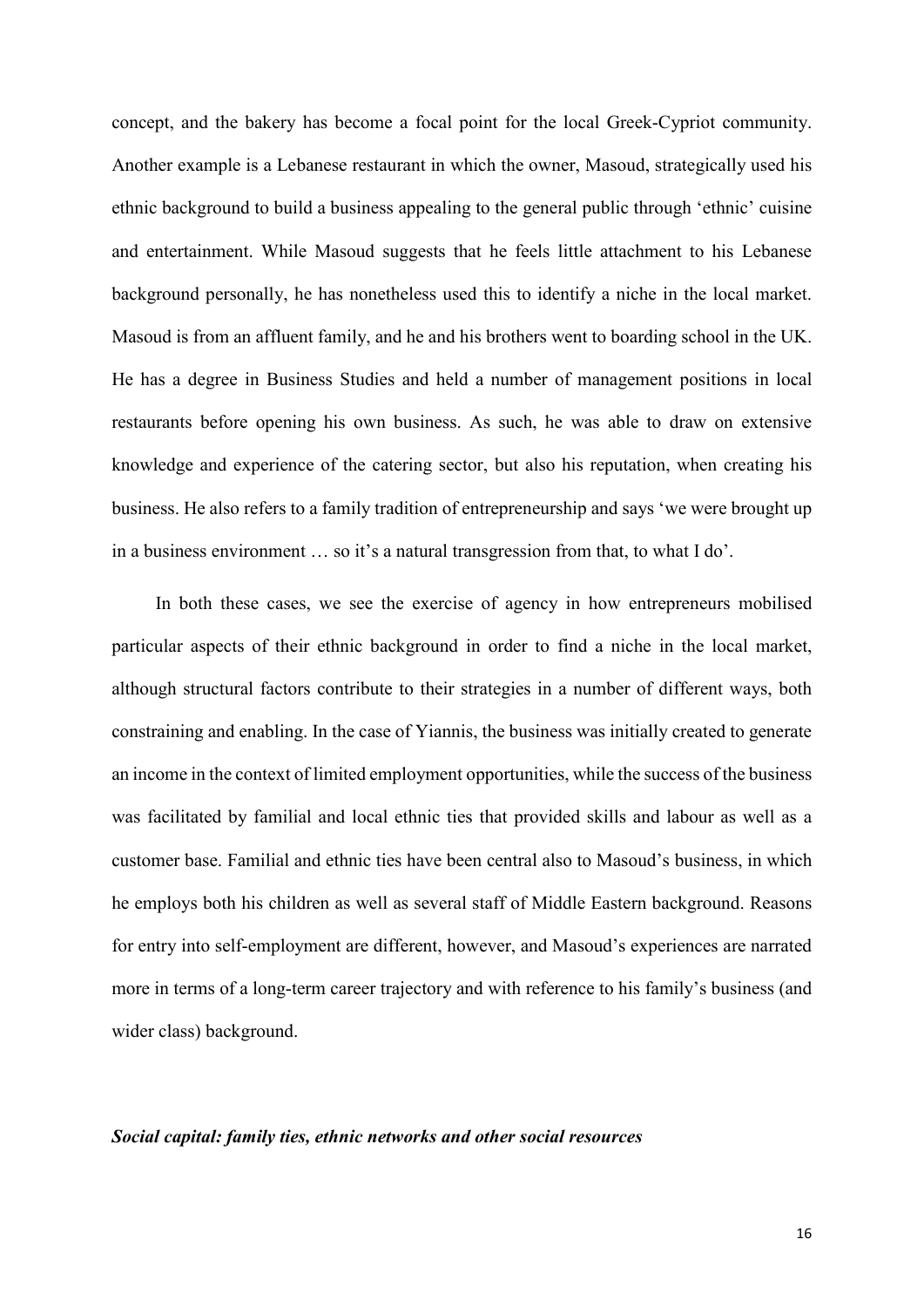The mobilisation of family ties in migrant firms has been well rehearsed in the literature (Ram, 1994; Azmat and Fujimoto 2016; Villares-Varela et al. 2017). Saturated market activities and limited resources restrict possibilities for hiring workers, and the costs associated with formal employment make the recourse to family members a key characteristic of ethnic entrepreneurship. Aside from being less costly, family labour can also often be used more flexibly. John, who is from Jamaica and runs a small restaurant in the UK, cannot afford to employ staff, but combines long working hours with the help of family members. His wife helps out with the 'paper' side of the business, and his two sons help out with cooking and other tasks, and, while he does pay them for the work, he says that 'it's not like paying someone fully'. Another example is seen in the case of Mario, Colombian in Spain, who owns a café. He explains that the success of his café depends on maintaining very low prices compared to other establishments in the neighbourhood, but this competitive advantage can only be sustained by not formally employing anyone. He explains how he does not need a full-time worker all year around, but 'only on busy days […] the rest of the time I can cope on my own'. Relying on his wife's support has solved the need for flexible support without the costs, and Mario explains that 'it is easier to give [her] a call when I see things get busy'. Aside from helping out in the business, his wife combines looking after their daughter with a part-time cleaning job. Her help in the business is crucial, but fixed earnings from her cleaning job are also an important source of income for the family.

Accounts of family and/or co-ethnic workers have often studied the perceived advantages and disadvantages of different kinds of workers (Zimmer and Aldrich 1987). While some entrepreneurs (including Ekrem, discussed earlier) have suggested that they would prefer not to involve their children in the business, to enable them to focus on their education, others have highlighted the benefits of working together with family, relating partly to the greater trust they have in family members. Ajda, from Turkey, runs a convenience store with her father in the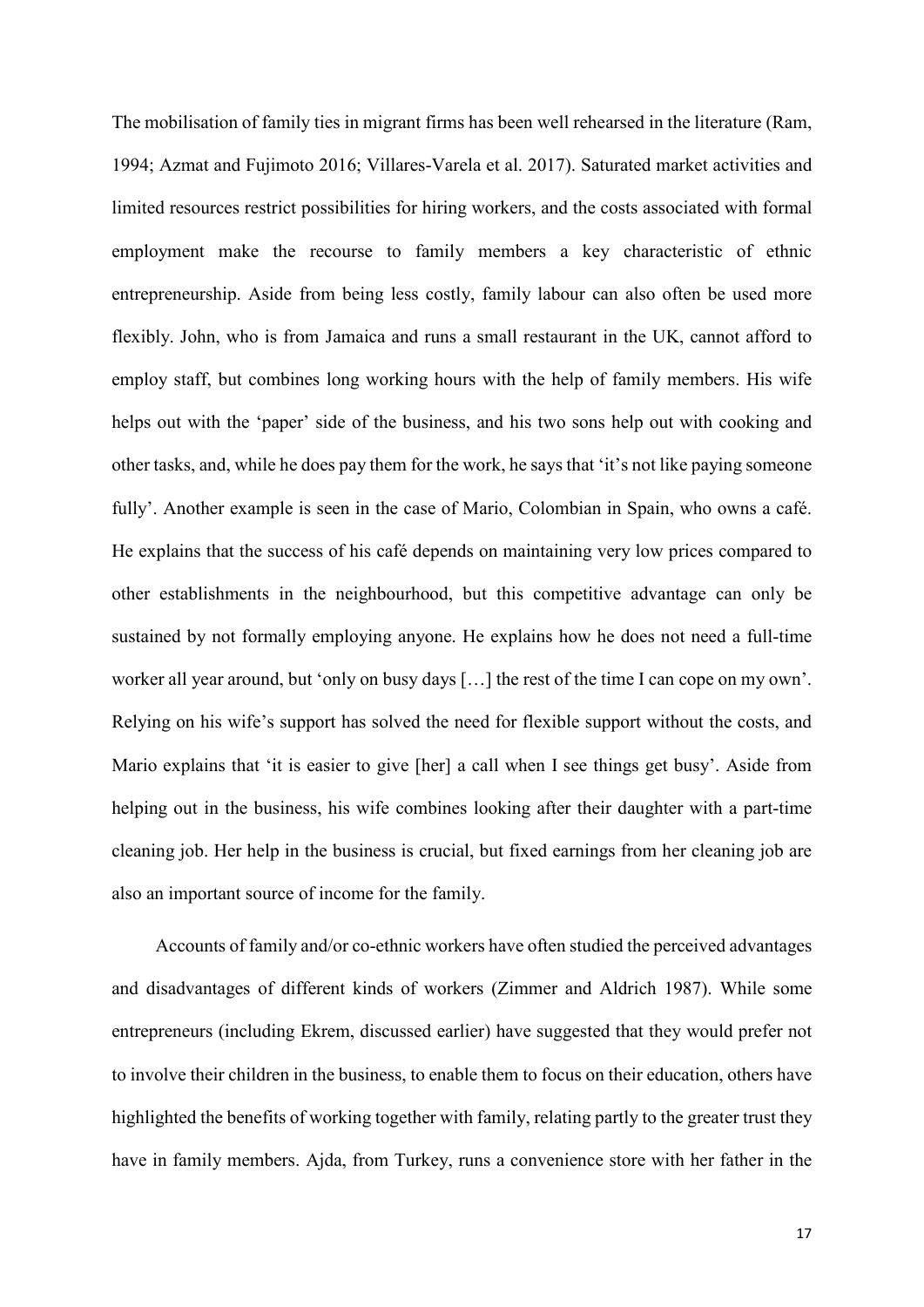UK, and suggests that family workers are more dedicated than non-family workers: 'they take care of the business like their own.' Trust has also been emphasised in accounts of co-ethnic workers, where bonds are created and/or maintained through shared cultural traditions or social experiences, and, in some cases, this has meant that entrepreneurs prefer to employ workers who have the same ethnic background. Furthermore, limited employment opportunities for individuals in some ethnic groups can also explain their availability as workers for ethnic businesses, and those businesses can indeed form a crucial source of employment (although it is important not to romanticise the use of familial and intra-ethnic resources in businesses, and consider the structural context in which they are mobilised, as well as potentially exploitative practices, e.g. Cederberg 2012).

Teresa from Argentina who has migrated to Spain deploys a different strategy when it comes to the use of family ties in the business. Teresa completed a Biology degree in Buenos Aires. She used to work in a medical laboratory in Argentina, but it closed down due to the 2001 economic crisis. She decided not to validate her degree in Spain due to the lengthy and costly process, and saw the opportunity of running a small restaurant where she serves typical Argentinean dishes. Teresa's business would benefit from the flexible work of her two children (17 and 20 at the time of the interview), but when asked about the possibility of having her children helping out, she states that she wants them to focus on education, so that 'they can do well, given that I have already sacrificed my career here, at least they should get one'. This strategy is strongly embedded in her social class aspirations, and implies that Teresa is not utilising her family ties in the same way as some other entrepreneurs do. Instead, she prioritises the investment in education for her children, in order to safeguard their social class position in Spain (Villares-Varela 2017).

These narratives show that entrepreneurs mobilise family and community ties strategically in different ways. However, we would argue that this should be considered less in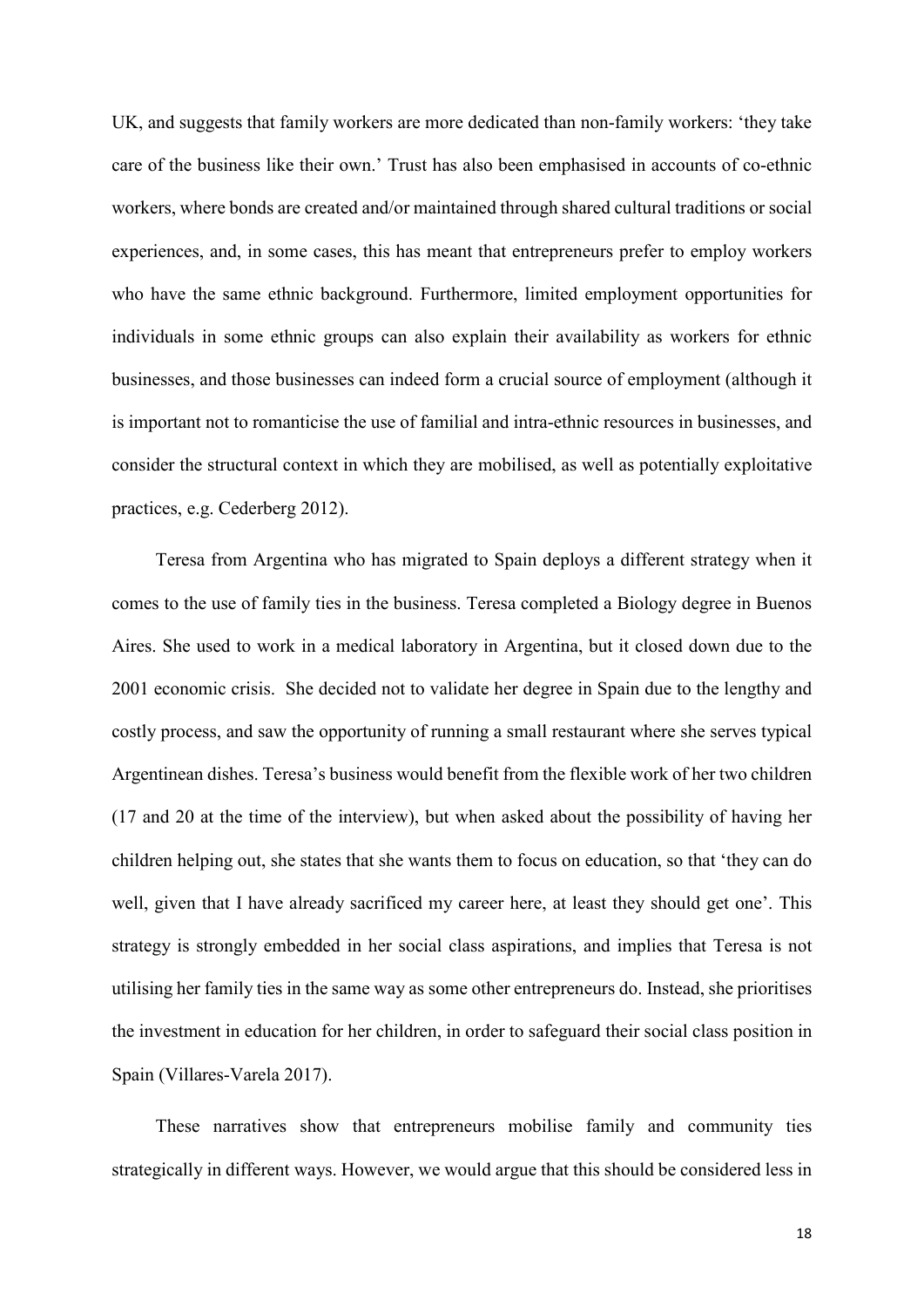terms of specific cultural traits, and more in relation to the impact of structural constraints (e.g. competitive markets, limited resources) and social positions (e.g. access to resources, but also social class aspirations). It is worth noting that most of the social resources drawn on by the entrepreneurs interviewed are in terms of (flexible) labour, whereas other kinds and functions (e.g. links to suppliers and other business contacts) form less of a focus – although there are some examples of specific opportunities gained through social networks. One is found in the narrative of Melek, from Turkey, who runs a small café in the UK. Melek started her business after being offered to buy the business premises cheaply by friends of her husband, who were closing their shop. Melek had not planned to start a business and had little relevant experience, and while she says she enjoys the cooking, and appears to have a regular customer base, the business does not seem to be part of a longer-term plan, and Melek talks about wanting to pursue postgraduate study. As such, entrepreneurship in this case appears to be strongly linked to the particular opportunity gained through the family's social connections, which enabled becoming an entrepreneur.

#### *Economic capital: differential access to and mobilisation of financial resources*

The extent to which entrepreneurs have access to financial resources has an important impact on business strategies, and ethnic entrepreneurs often report difficulties in getting a bank loan. Jorge, from Argentina, who is the owner of a restaurant in Spain, explains that when trying to mobilise financial capital for his family business, he was confronted with the difficulties of not having a long enough credit history in the country. Although he had a good credit history in Argentina, this was not transferable to Spain, as he explains: 'I used to take all my credit reports from Buenos Aires. The moment they [the bank] see that paperwork they just dismiss it'. This meant that he had to rely on a patchwork of different sources of finance based on trust and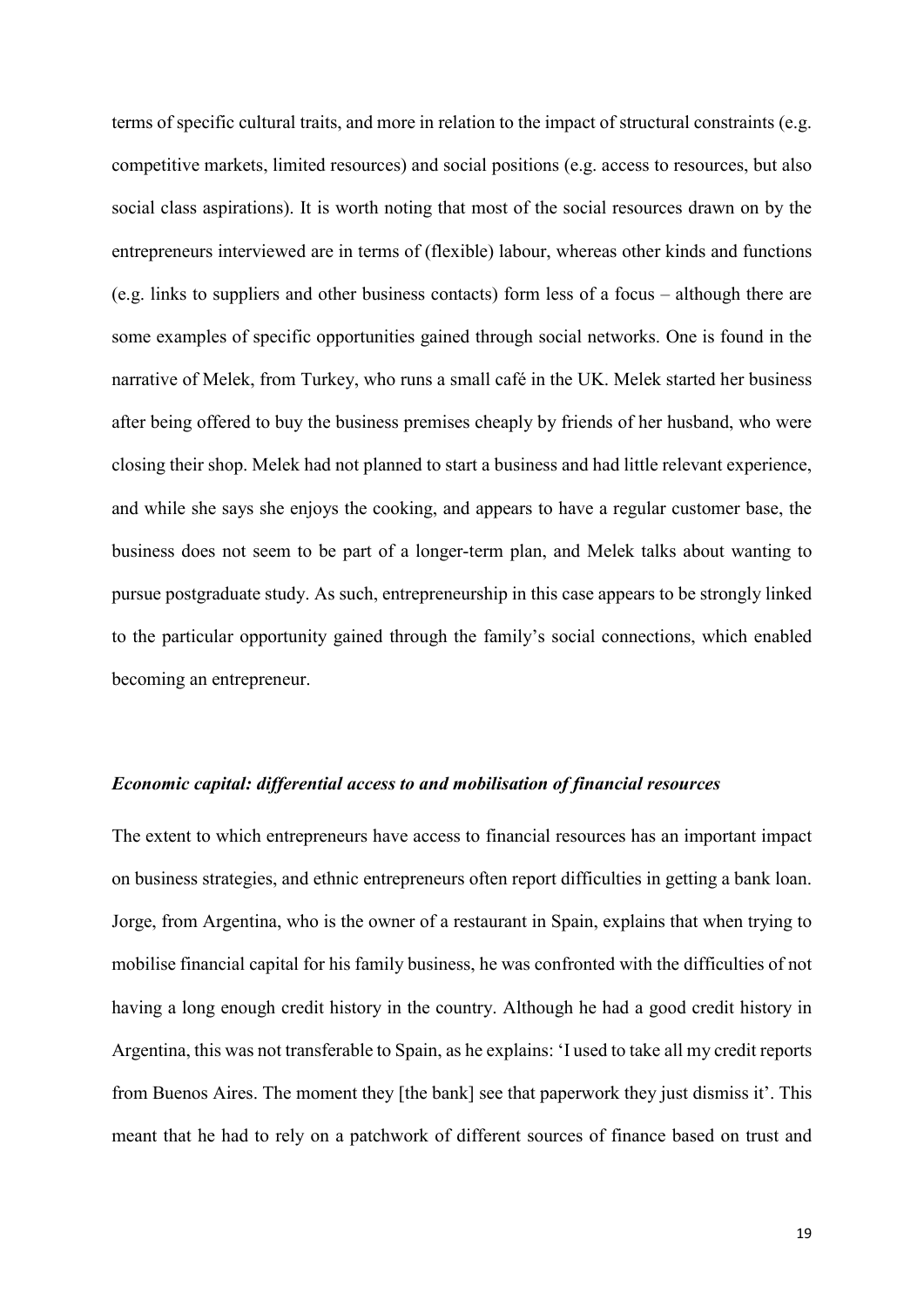reciprocity to set up his business, borrowing  $\epsilon$ 3,000 from a brother in law,  $\epsilon$ 4,000 from a friend in the community, and using a credit card 'which was very expensive to repay'.

Differential access to financial resources has significantly shaped the trajectories of entrepreneurs interviewed in the UK. All the businesses researched in the UK are in the food sector, which is an attractive option for entrepreneurs with limited financial resources, as it requires less initial investment than some other sectors. At the same time, self-employment in this sector often involves long hours and high levels of competition, and the available assets to buy or rent business premises are crucial for the business strategy. While some entrepreneurs, like Masoud, have been in a position to acquire premises in popular and vibrant urban areas, others have been more constrained in their options. For instance, Poonam, of Indian background, who runs a catering business from home, notes the potential involved in opening a deli in her local neighbourhood, but is unable to do so because of the costs involved.

While limited access to financial resources in several cases shapes ethnic businesses (in terms of the nature of the business as well as how the work is organised) in some cases we found that resources were available but not possible to mobilise. Luisa, from Venezuela, who owns a bakery, explains that her family has property and savings in Venezuela, and that selling an apartment and bringing the profit to Spain would help boost the business. However, the taxation imposed on the international transfer of money is not making this worthwhile. Therefore, Luisa and her family utilise other strategies, such as renting out properties in Venezuela and using the money to help family members, while saving money from the business that would otherwise be allocated to remittances.

Overall, we see that differential access to financial resources is an important factor impacting on business strategies. While limited access to certain funding sources (e.g. bank loans) may be widely shared among ethnic entrepreneurs, they are differently positioned in terms of the extent to which they are able to mobilise financial resources through their informal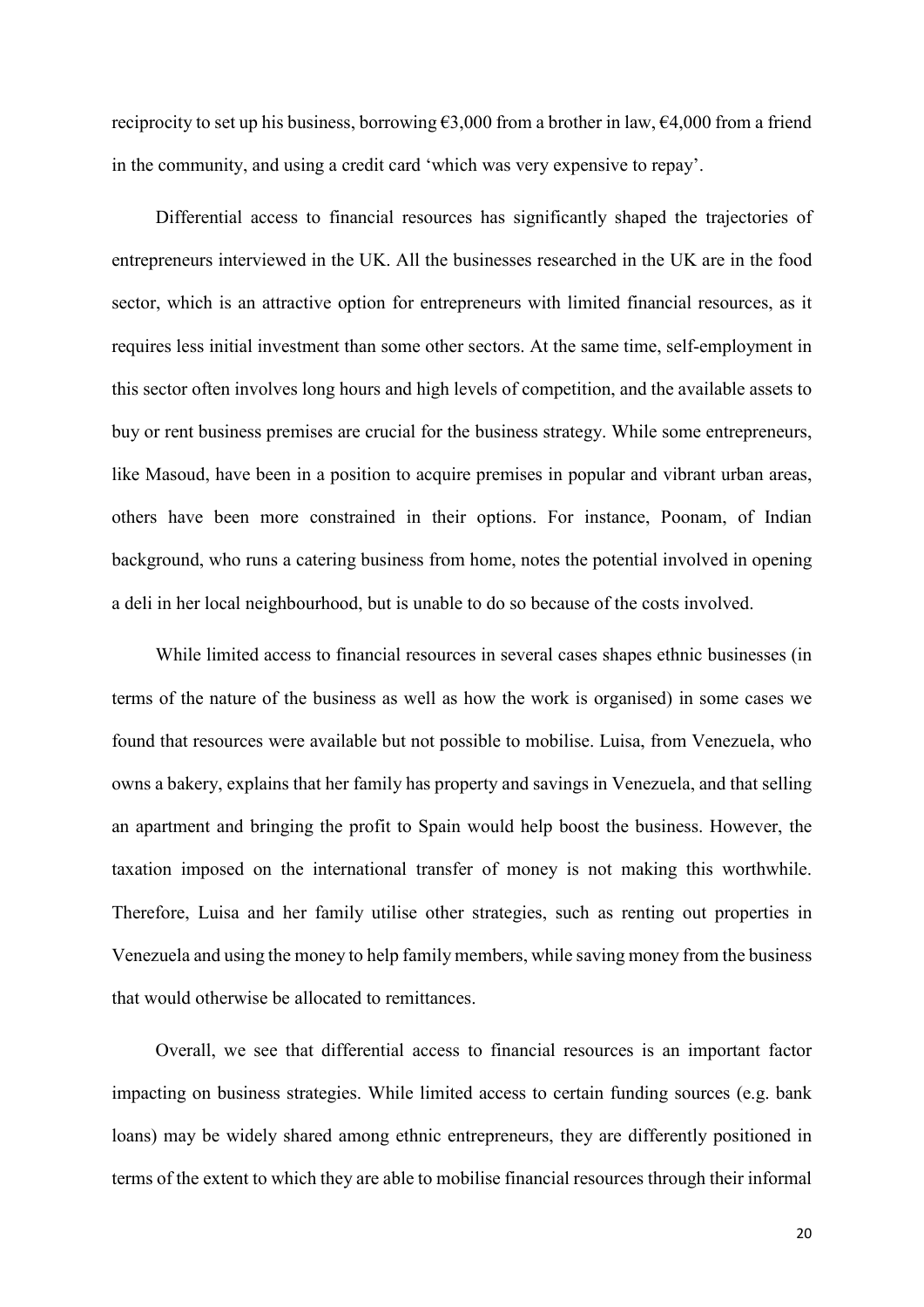networks, and entrepreneurs who either hold financial assets themselves or who have access to capital through family, friends or other personal connections, have a significant advantage.

#### **Discussion**

These cases illuminate the effects of a range of structural factors on the ways in which entrepreneurs mobilise resources in the UK and Spain. Regarding cultural capital, entrepreneurs are differently positioned both in regards to the educational resources they hold, and their ability to mobilise those resources. As such, structural factors affect their options, in terms of e.g. an inability to draw on educational credentials (as the difficulties for validating degrees for some of the cases in the Spanish sample), or their different levels of language skills and educational resources (as in the UK cases discussed). They include structural features that impact on all entrepreneurs (albeit unevenly), as well as factors relating to the particular social positions of different entrepreneurs. However, while structural factors thus impact on entrepreneurs in multiple ways, the strategic mobilisation of cultural capital (e.g. acquiring new skills, drawing on non-professional skills and/or tapping onto an 'ethnic' image) shows how ethnic entrepreneurs exercise their agency by navigating the opportunities and constraints of different contexts.

In terms of social capital, high competition in the service sector and low return of the activities is cushioned by the activation of social ties and networks. The agency of ethnic entrepreneurs is illustrated here by the different ways in which they utilise the informal support of family members and employ co-ethnic workers. This not only provides a flexible workforce, but also shapes the nature of the work and support to involve trust. As such, social resources often prove important for businesses, but in the cases discussed here, this has mostly been in terms of flexible labour, and less so in terms of valuable business connections. Furthermore,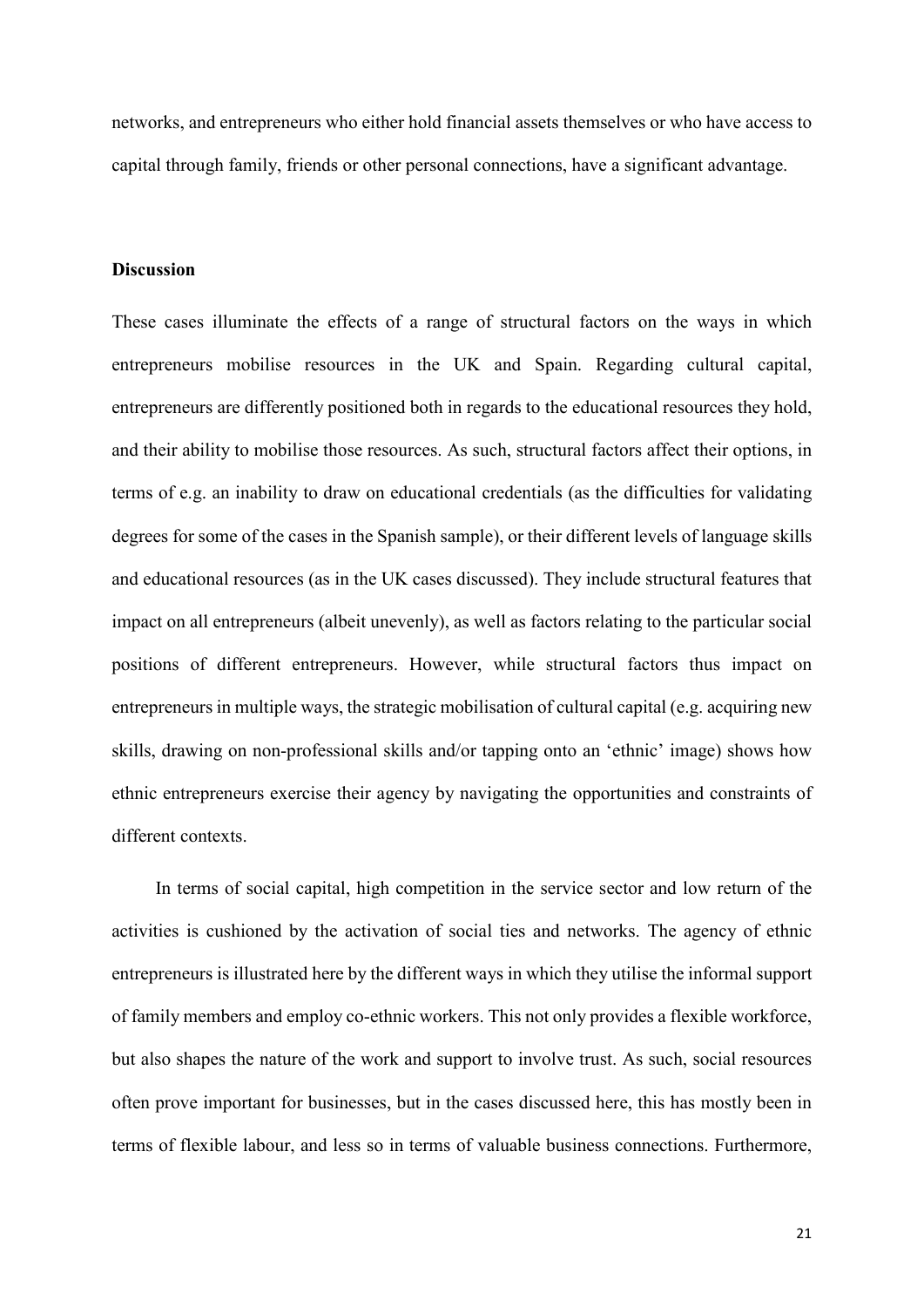the mobilisation of particular social resources is often linked to specific social class positions that imply limited financial resources and/or resources linked to education and professional skills.

The economic capital mobilised is also a product of the intersection of structural factors and social positions, on the one hand, and the agency held and exercised by entrepreneurs, on the other. We have shown how regulations within the banking sector might penalise migrants, whereby entrepreneurs activate social ties to collate the necessary financial resources to start up their business, either through local connections or transnational links. However, the ability to access and mobilise financial resources through social networks varies significantly amongst ethnic entrepreneurs and is strongly dependent upon their class position. Furthermore, assets in the country of origin might not be convertible into financial capital due to international transfer regulations, requiring alternative strategies.

In light of the data presented in the article, we argue that, while the particular ways in which entrepreneurs have responded to structural factors indicate a certain level of agency, the extent of this varies between entrepreneurs, depending on their particular social position. The findings have highlighted the relevance of social class in shaping entrepreneurial processes and the agency of ethnic entrepreneurs. The concept of class used in the article encompasses a range of economic and non-economic resources that in different ways contribute to the maintenance and reproduction of socioeconomic inequalities, and we have analysed these in terms of different forms-of-capital. Aside from enabling us to consider the relevance of class in entrepreneurial processes (and its link to agency), the forms-of-capital approach also contributes to our understanding of ethnic entrepreneurship more broadly, insofar as it facilitates an exploration of a wide range of (interconnected) resources that are mobilised in ethnic businesses. On the one hand, the ability to accumulate one form of capital may depend on the presence of other forms (e.g. cultural capital providing access to social capital, or vice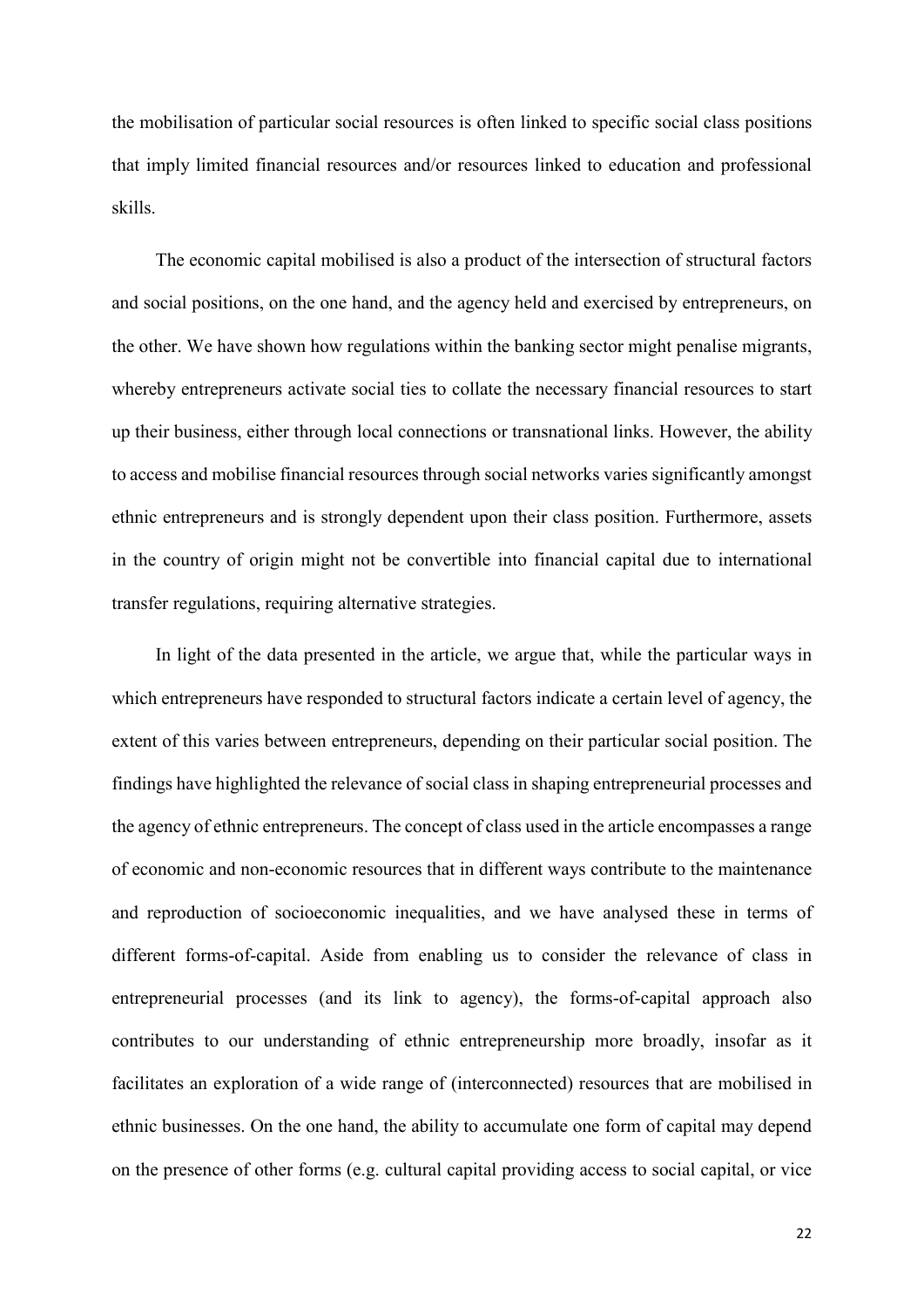versa, or cultural and/or social capital being translated into economic capital); on the other, limited access to one form of capital (e.g. economic or cultural) at times imply the use of other forms (e.g. social). Our findings also put focus on the importance of differentiating between resources and capitals, and distinguishing access to finance, skills or social ties from the ability to mobilise those.

# **Conclusion**

Scholarship on ethnic entrepreneurship has rarely considered the question of agency and its relationship to structural constraints and enablements in detail, and the excessive focus on 'ethnic' resources, combined with lack of conceptual clarity around agency, has in some cases involved inadequate conflations of agency and cultural factors. The findings presented here show how agency is intertwined with the structural context as well as the differential social positioning of entrepreneurs. While ethnic characteristics have been central to much analysis of ethnic entrepreneurship, intra-group differences, and, in particular, the role of social class, has been generally overlooked.

We have proposed a forms-of-capital approach (Bourdieu 1986) to facilitate a broader reading of the strategies used by ethnic entrepreneurs. By doing so, this article's contribution is threefold: (i) A forms-of capital approach provides a useful way of accounting for both structural and agential features that shape ethnic businesses, by considering how resources are mobilised by entrepreneurs in ways that illustrate their active role, whilst at the same time highlighting different aspects of the structures in which they are embedded. (ii) The findings point towards the importance of considering differences not just in terms of the broader structural context in which entrepreneurs are embedded, but also in terms of the specific social position of different entrepreneurs. The predominant focus on ethnic and cultural traits in some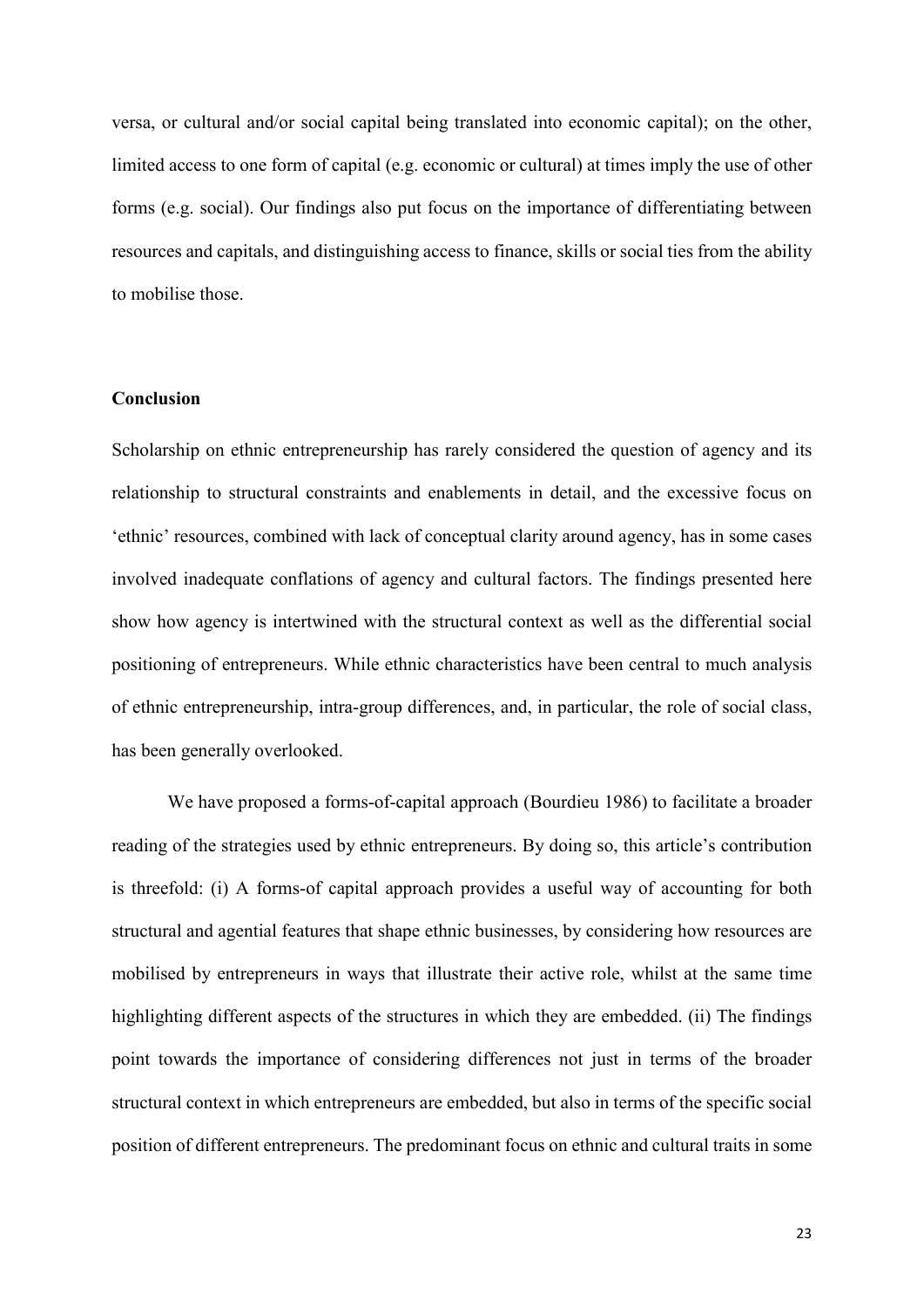literature on ethnic entrepreneurship has obscured the fact that entrepreneurs have different levels of access to, and opportunities to mobilise, different resources. (iii) While the entrepreneurs whose narratives are analysed here can certainly be considered active agents, who negotiate structural conditions by mobilising different kinds of resources, the article has shown that the agency of ethnic entrepreneurs is strongly linked to structural factors, and that class differences significantly shape their opportunities and strategies.

The findings presented in the article also have important policy implications. For example, we would suggest that programmes that are designed to support ethnic entrepreneurs through a focus on individual characteristics mainly linked to ethnic affiliation or country of origin run the risk of falling into the fallacy of 'ethnic exceptionalism' (Jones and Ram 2007) and missing the importance of the structural social position of potential users. More broadly, the findings show that business ownership can be an important stepping stone for minorities' labour market incorporation, but that social class positions and aspirations are crucial for understanding the trajectories of entrepreneurs (Villares-Varela 2017) and thus need to be considered when designing support programmes. While the article provides an important contribution to the literature by highlighting the relevance of social class, further research is needed to explore in more detail how class intersects with other social divisions (e.g. gender, ethnicity and religion) to shape entrepreneurs' experiences and trajectories.

## **References**

Ålund, A. 2003. "Self-Employment of Non-privileged Groups as an Integration Strategy." *International Review of Sociology* 13 (1): 77-87.

Anthias, F. 1992. *Ethnicity, Class, Gender and Migration: Greek Cypriots in Britain*. Avebury: Aldershot.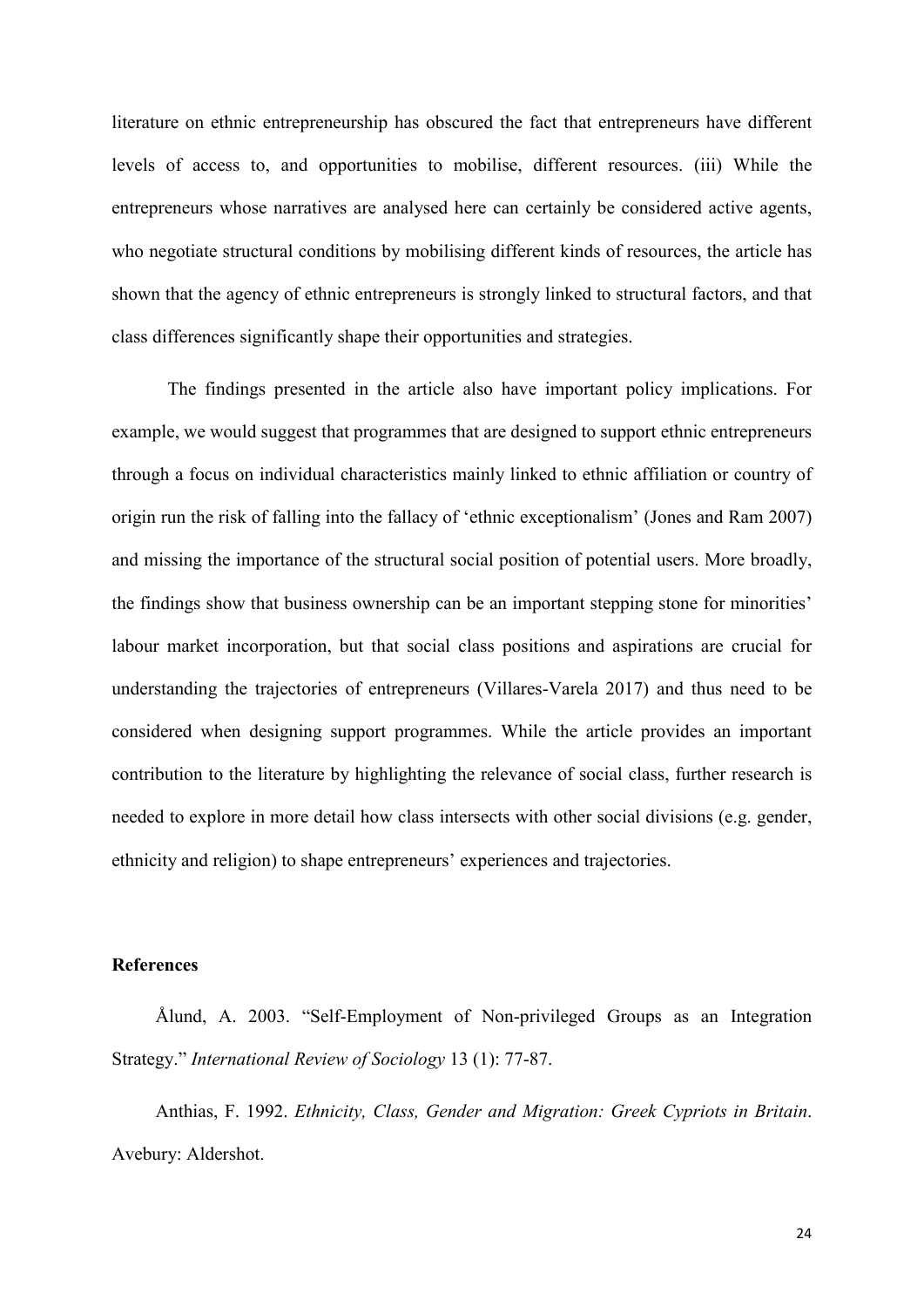Anthias, F. 2007. "Ethnic ties: social capital and the question of mobilisability." *The Sociological Review* 55 (4): 788-805.

Anthias, F. and M. Cederberg. 2009. "Using Ethnic Bonds in Self-employment and the Issue of Social Capital." *Journal of Ethnic and Migration Studies* 35 (6): 901-917.

Apitzsch U, and I. Siouti. 2007. "Biographical analysis as an interdisciplinary research perspective in the field of migration studies." *Research Integration*, [http://is.muni.cz/el/1423/podzim2014/SOC932/um/Apitzsch\\_Biographical\\_Analysis\\_April\\_2](http://is.muni.cz/el/1423/podzim2014/SOC932/um/Apitzsch_Biographical_Analysis_April_2007.pdf) [007.pdf;](http://is.muni.cz/el/1423/podzim2014/SOC932/um/Apitzsch_Biographical_Analysis_April_2007.pdf) retrieved September 25, 2016.

Archer, M. 1982. "Morphogenesis versus Structuration: On Combining Structure and Action". *The British Journal of Sociology* 33 (4): 455-483.

Archer, M. 1995. *Realist Social Theory – The Morphogenetic Approach*. Cambridge: Cambridge University Press.

Azmat, F. and Fujimoto, Y. 2016. Family embeddedness and entrepreneurship experience: A study of Indian migrant women entrepreneurs in Australia. *Entrepreneurship & Regional Development*, *28*(9-10): 630-656.

Bakewell, O. 2010. "Some reflections on structure and agency in migration theory." *Journal of Ethnic and Migration Studies* 36 (10):1689-1708.

Basu, A. 1998. "An exploration of entrepreneurial activity among Asian small business in Britain." *Small Business Economics* 10 (4): 313-26.

Basu, A. and E. Altinay. 2002. "The interaction between culture and entrepreneurship in London's immigrant businesses." *International Small Business Journal*, 20 (4): 371-393.

Becker, G. 1962. "Investment in Human Capital: A Theoretical Analysis." *The Journal of Political Economy* 70 (5), Part 2: 9-49.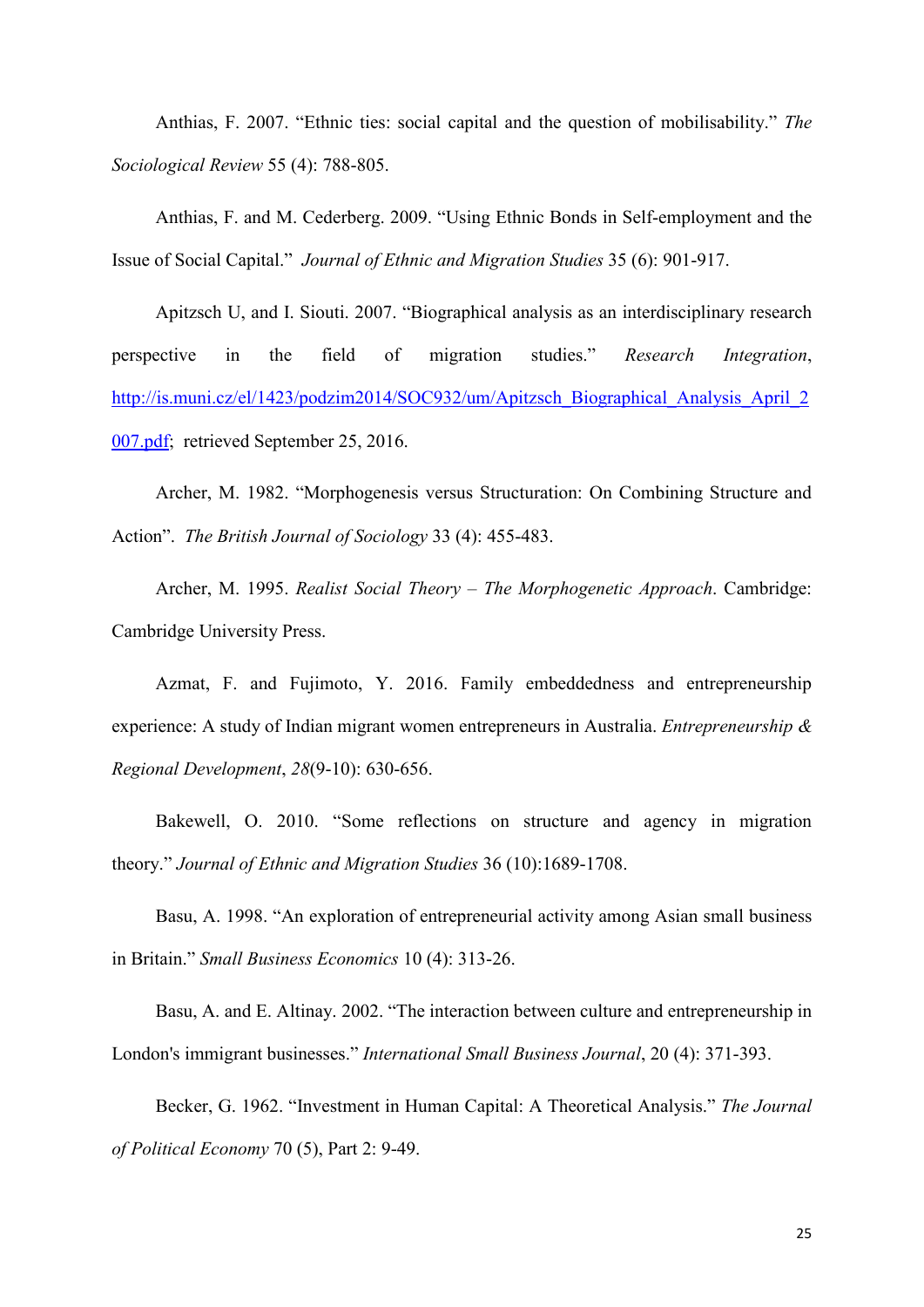Bourdieu, P. 1986. "The Forms of Capital." In *Handbook of Theory and Research for the Sociology of Education,* edited by Richardson, 241-258. New York: Greenwood Press.

Bourdieu, P. and L. Wacquant. 1992. *An Invitation to Reflexive Sociology*. Cambridge: Polity Press.

Brettel, C. and E. Kristoffer. 2007. "The Agency of Immigrant Entrepreneurs: Biographies of the Self-Employed in Ethnic and Occupational Niches of the Urban Labor Market." *Journal of Anthropological Research* 63 (3): 383-397.

Cederberg, M. 2012. "Migrant networks and beyond: Exploring the value of the concept of social capital for making sense of ethnic inequalities." *Acta Sociologica* 55(1): 59-72.

Cederberg, M. 2017. "Social Class and International Migration: Female Migrants' Narratives of Social Mobility and Social Status." *Migration Studies* 5 (2): 149-167.DOI: [https://doi.org/10.1093/migration/mnw026.](https://doi.org/10.1093/migration/mnw026)

Cobas, J.A. 1987. "On the study of ethnic enterprise: Unresolved issues." *Sociological Perspectives*: 467-472.

Depelteau, F. 2008 "Relational Thinking: A Critique of Co-deterministic Theories of Structure and Agency." *Sociological Theory* 26 (1): 51-73.

Driscolli, B. 2001. "La actividad empresarial de la comunidad latina en Estados Unidos: Impactos y perspectivas." *Problemas del Desarrollo* 32 (125): 141-160.

Fereday, J. and E. Muir-Cochrane. 2006. "Demonstrating rigor using thematic analysis: A hybrid approach of inductive and deductive coding and theme development." *International Journal of Qualitative Methods 5* (1): 80-92.

Giddens, A. 1984. *The Constitution of Society*. Cambridge: Polity.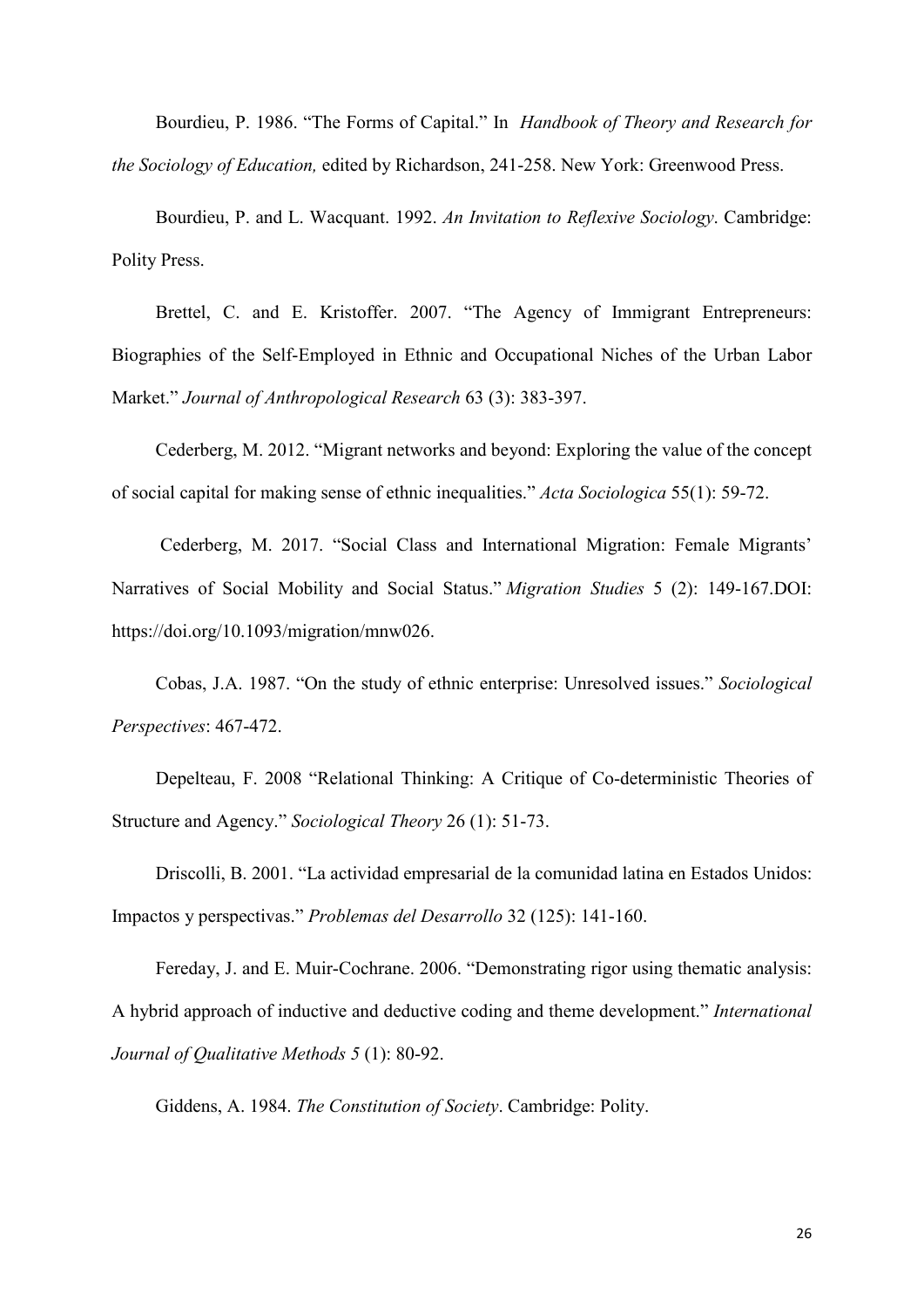Granovetter, M. 1973. "The Strength of Weak Ties." *American Journal of Sociology* 78 (6): 1360-1380.

Granovetter, M. 1985. "Economic Action and Social Structure: The Problem of Embeddedness." *The American Journal of Sociology* 91 (3): 481-510.

Heilman, M.E. and J.J. Chen. 2003. "Entrepreneurship as a solution: The allure of selfemployment for women and minorities." *Human Resource Management Review* 13 (2): 347- 364.

Jones, T. and M. Ram. 2007. "Re-embedding the ethnic business agenda." *Work, Employment and Society* 21 (3): 439–457.

Jones, T., Mascarenhas-Keyes, S. and Ram, M. 2012. The ethnic entrepreneurial transition: recent trends in British Indian self-employment. *Journal of Ethnic and Migration Studies*, *38*(1): 93-109.

King, A. 1999. "Against Structure: A Critique of Morphogenetic Social Theory." *The Sociological Review* 47 (2): 199-227.

King, A. 2010. "The odd couple: Margaret Archer, Anthony Giddens and British social theory." *The British Journal of Sociology* 61 (1): 253-260.

Kloosterman, R. 2000. "Immigrant entrepreneurship and the institutional context: A theoretical exploration" In *Immigrant Businesses: The Economic, Political and Social Environment*, edited by J. Rath, 90-106. London: Macmillan.

Kloosterman, R. and J. Rath. 2001. "Immigrant entrepreneurs in advanced economies: mixed embeddedness further explored." *Journal of Ethnic and Migration Studies* 27: 189-201.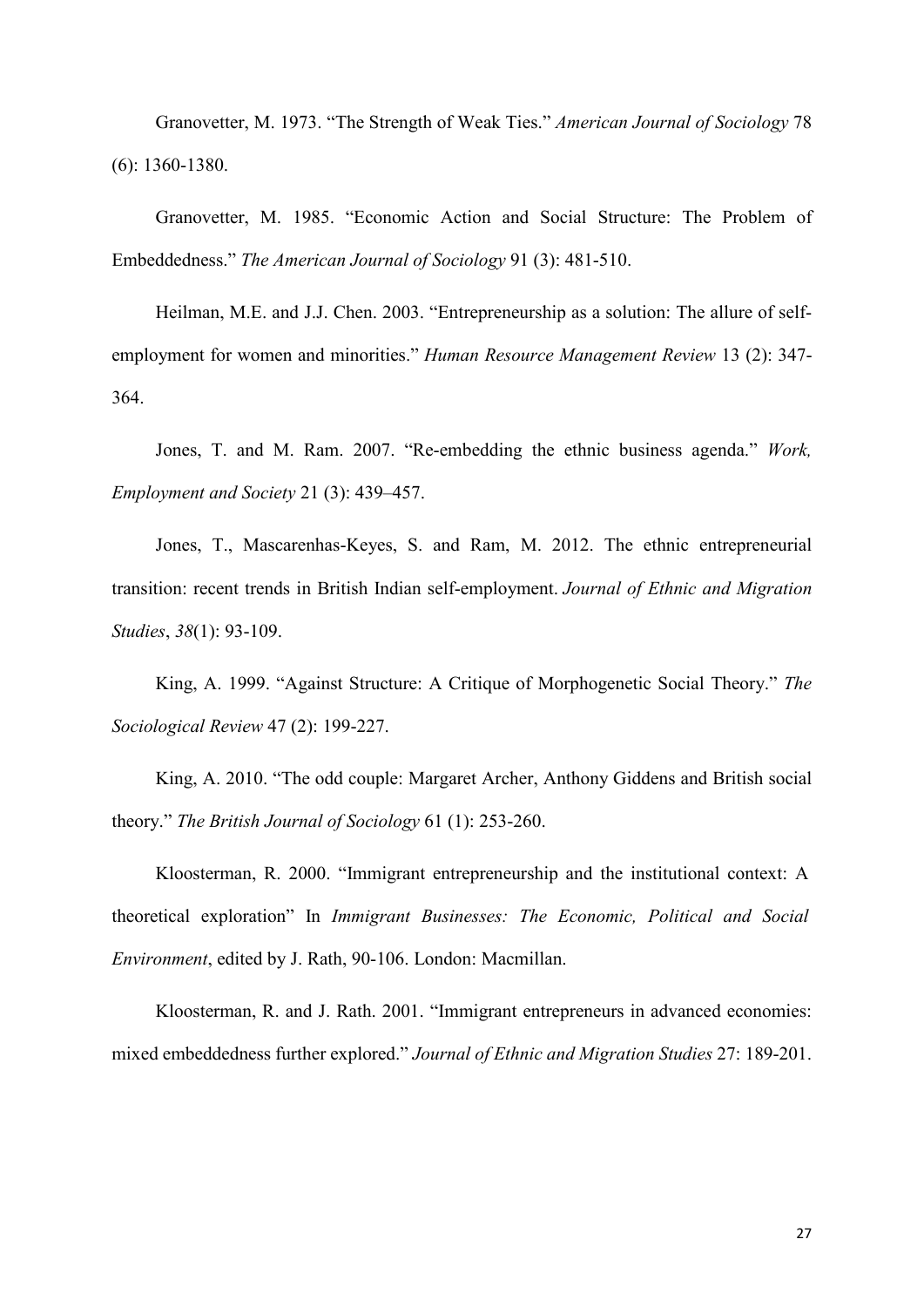Kloosterman, R.C., Rusinovic, K. and Yeboah, D., 2016. Super-diverse migrants similar trajectories? Ghanaian entrepreneurship in the Netherlands seen from a Mixed Embeddedness perspective. *Journal of Ethnic and Migration Studies*, *42*(6): 913-932.

Kontos, M. 2003. "Considering the concept of entrepreneurial resources in ethnic business: Motivation as a biographical resource?" *International Review of Sociology/Revue Internationale de Sociologie* 13 (1): 183-204.

Ley, D. 2006. "Explaining variations in business performance among immigrant entrepreneurs in Canada." *Journal of Ethnic and Migration Studies* 32 (5): 743-764.

Li, P. 2008. "The role of foreign credentials and ethnic ties in immigrants' economic performance." *Canadian Journal of Sociology* 33 (2): 291-310.

Light, I. 2002. "Immigrant Place Entrepreneurs in Los Angeles, 1970-99." *International Journal of Urban and Regional Research* 26 (2): 215-228.

Light, I. 2007. Women's economic niches and earnings inferiority: The view from the ethnic economy. *Journal of Ethnic and Migration Studies*, *33* (4): 541-557.

Nee, V. and J. Sanders. 2001. "Understanding the diversity of immigrant incorporation: a forms-of-capital model." *Ethnic and Racial Studies* 24 (3): 386-411.

Pècoud, A. 2002. "Weltoffenheit Schafft Jobs: Turkish Entrepreneurs and Multiculturalism in Berlin." *International Journal of Urban and Regional Research* 26 (3): 494-507.

Pécoud, A. 2004. Entrepreneurship and identity: cosmopolitanism and cultural competencies among German‐Turkish businesspeople in Berlin. *Journal of Ethnic and Migration studies*, *30* (1): 3-20.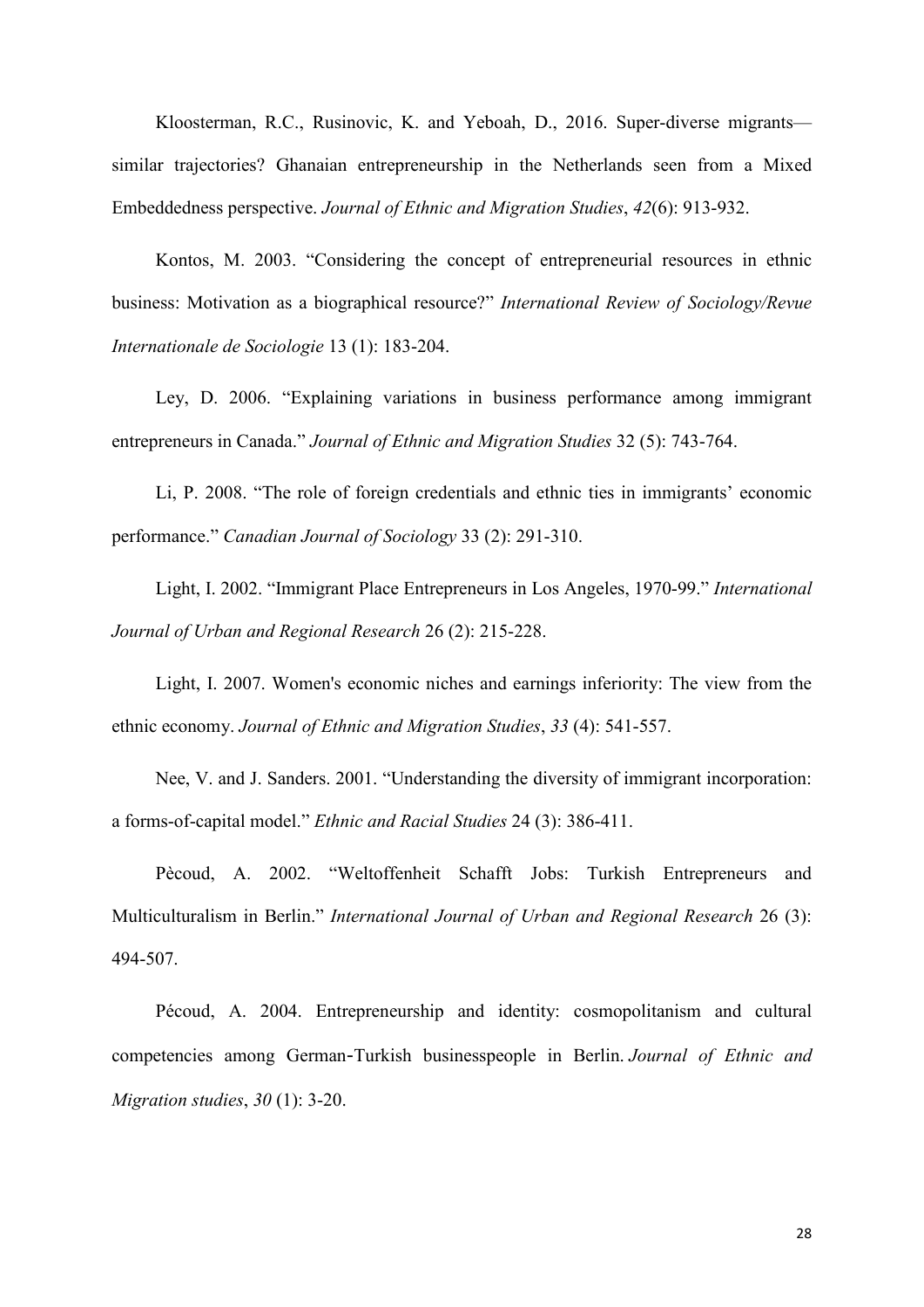Portes, A. and R.G. Rumbaut. 1990. *Immigrant America.* California: University of California Press.

Rafiq, M. 1992. "Ethnicity and enterprise: A comparison of Muslim and non-Muslim owned Asian businesses in Britain." *New Community* 19 (1): 43-60.

Raijiman, R. and M. Tienda. 2000. "Immigrants' Pathways to Business Ownership: A Comparative Ethnic Perspective." *International Migration Review* 34 (3): 682-706.

Ram, M. 1994. *Managing to survive: Working lives in small firms*. Blackwell Business.

Ram, M. and T. Jones. 2007. "Re-Embedding the Ethnic Business Agenda." *Work, Employment and Society* 21 (3): 439-457.

Ram, M., T. Jones, and M. Villares-Varela. 2017. "Ethnic minority entrepreneurship: a critical perspective" *Handbook Critical Perspectives on Entrepreneurship. Challenging dominant discourses in entrepreneurship*, edited by C. Essers, P. Dey, D. Tedmanson, and K. Verduyn. London: Routledge

Ram, M., N. Theodorakopoulos and T. Jones. 2008. "Forms of capital, mixed embeddedness and Somali enterprise." *Work, Employment and Society* 22 (3): 427-446.

Rath, J. 2000. "A game of ethnic musical chairs? Immigrant business and the formation and succession of niches in the Amsterdam Economy." In *Minorities in European Cities. The Dynamics of Social Integration and Social Exclusion at the Neighbourhood Level,* edited by S. Body-Gendron and M. Martiniello. Basingstoke: MacMillan & St. Martin's Press.

Rath, J. and Swagerman, A. 2016. Promoting ethnic entrepreneurship in European cities: Sometimes ambitious, mostly absent, rarely addressing structural features. *International Migration 54*(1): 152-166.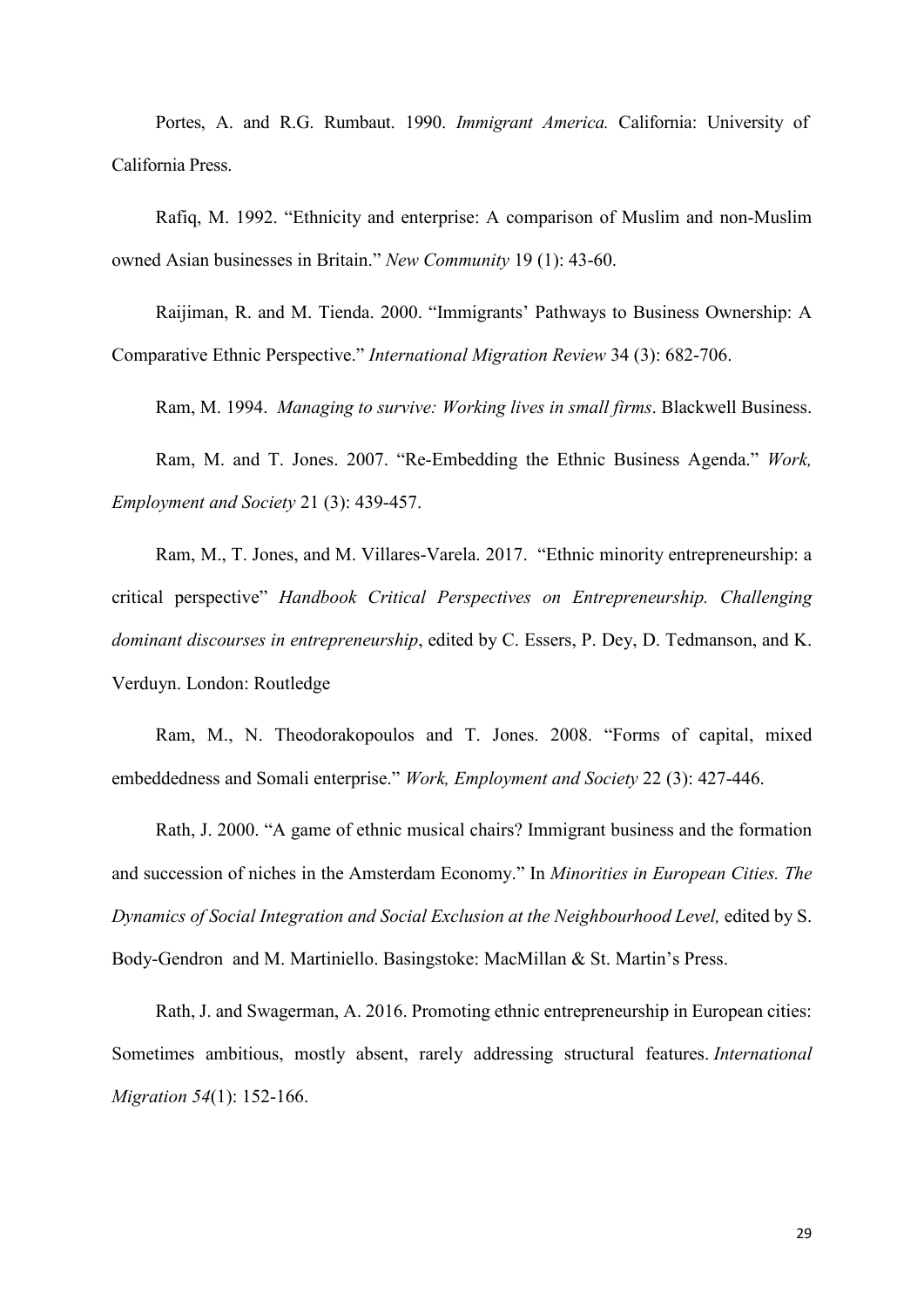Saracheck, B. 1980. "Jewish American Entrepreneurs." *The Journal of Economic History* 40 (2): 359-372.

Sassen, S. 1996. *Losing Control: Sovereignty in an Age of Globalization*. New York: Columbia University Press.

Smallbone, D. 2005. *Entrepreneurship by Ethnic Minorities: Institutions* (Background paper). Brussels: OECD.

Savage, M., A. Warde, and F. Devine. 2005. "Capitals, assets, and resources: some critical issues." *The British Journal of Sociology* 56 (1): 31-47.

Singer, P. (1980) *Marx.* Oxford: Oxford University Press.

Storti, L. 2014. "Being an entrepreneur: emergence and structuring of two immigrant entrepreneur groups." *Entrepreneurship and Regional Development*, 26 (7-8): 521-545.

Srinivasan, S. 1995. *The South Asian Petty Bourgeoisie in Britain*. Aldershot: Avebury.

Tatli A, J. Vassilopoulou, M. Özbilgin, C. Forson, and N. Slutskaya. 2014. "A Bourdieuan relational perspective for entrepreneurship research." *Journal of Small Business Management* 52 (4): 615-632.

Tavassoli, S. and Trippl, M. 2017. The impact of ethnic communities on immigrant entrepreneurship: evidence from Sweden. *Regional Studies*, pp.1-13.DOI: <https://doi.org/10.1080/00343404.2017.1395007>

Valdez, Z. 2008. The effect of social capital on White, Korean, Mexican and Black business owners' earnings in the US. *Journal of Ethnic and Migration Studies 34* (6): 955-973.

Valdez, Z. 2011. *The new entrepreneurs: How race, class, and gender shape American enterprise*. Stanford University Press.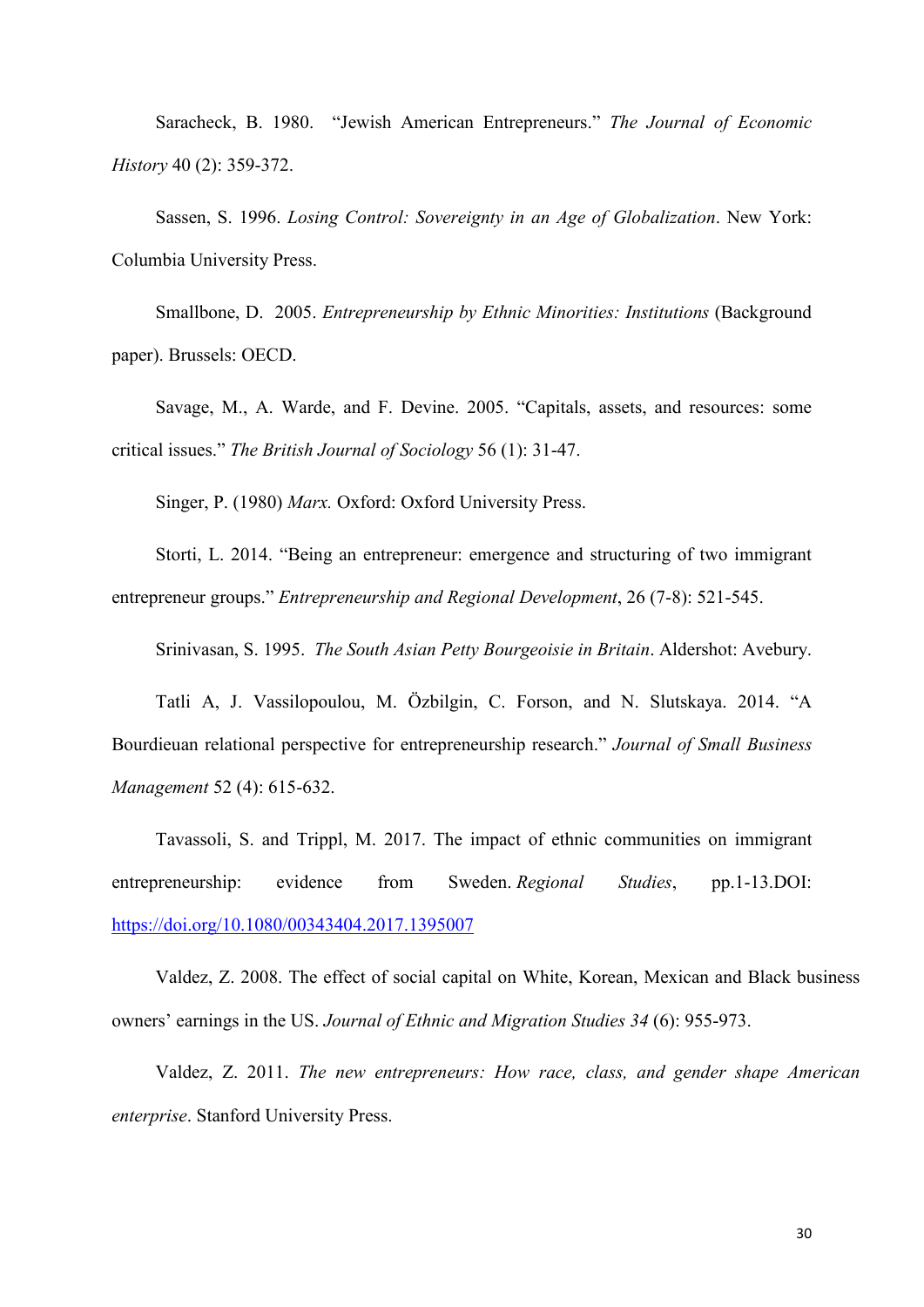Valdez, Z. 2016. "Intersectionality, the household economy, and ethnic entrepreneurship." *Ethnic and Racial Studies*: 1-19,<http://doi.org/10.1080/01419870.2015.1125009>

Vershinina, N., R. Barrett, and M. Meyer. 2011. "Forms of capital, intra-ethnic variation and Polish entrepreneurs in Leicester." *Work, Employment and Society* 25 (1): 101-117.

Villares-Varela, M. 2017. *"'*Not helping out': classed strategies of the (non) contribution of children in immigrant family businesses." *Ethnic and Racial Studies* 40 (10), 1-18. DOI: [10.1080/01419870.2016.1206591](http://dx.doi.org/10.1080/01419870.2016.1206591)

Villares-Varela, M. 2017. "*[Negotiating class, femininity and career: Latin American migrant](https://eprints.soton.ac.uk/cgi/eprintbypureuuid?uuid=709fa605-c53a-491e-8b19-aeff3d45e2e3)  [women entrepreneurs in Spain](https://eprints.soton.ac.uk/cgi/eprintbypureuuid?uuid=709fa605-c53a-491e-8b19-aeff3d45e2e3)*." International Migration. DOI: [10.1111/imig.12361](http://dx.doi.org/10.1111/imig.12361)

Villares-Varela, M., M. Ram, and T. Jones. 2017. "Female Immigrant Global Entrepreneurship: From Invisibility to Empowerment?" In *The Routledge Companion to Global Female Entrepreneurship,* edited by C. Henry, T. Nelson and K.V. Lewis*.* London: Routledge.

Waldinger, R., H. Aldrich, and R. Ward (eds). 1990. *Ethnic entrepreneurs.* London: Sage Publications.

Wang, Y. and Warn, J., 2017. Chinese immigrant entrepreneurship: Embeddedness and the interaction of resources with the wider social and economic and context. *International Small Business Journal* 1-18; DOI:<https://doi.org/10.1177/0266242617726364>

Wauters, B. and Lambrecht, J. 2008. Barriers to refugee entrepreneurship in Belgium: Towards an explanatory model. *Journal of Ethnic and Migration Studies 34*: 895-915.

Werbner, P. 1984. "Business on trust: Pakistani entrepreneurship in the Manchester garment trade.: In *Ethnic Communities in Business,* edited by R. Ward, and F. Reeves, 169-89. Cambridge: Cambridge University Press.